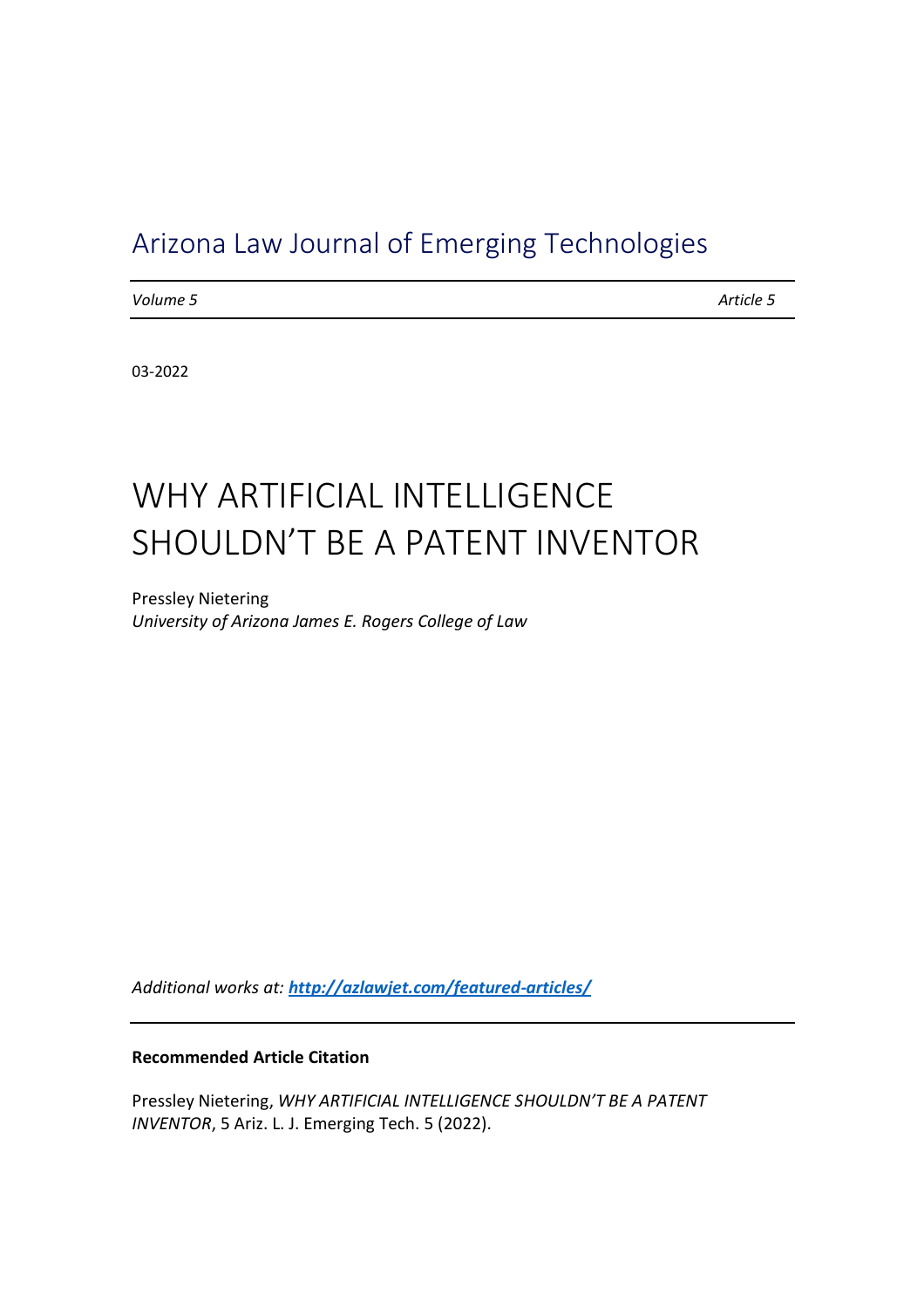**2021-2022 [https://azlawjet.com](https://azlawjet.com/) Vol. 5, Art. 5**

# Arizona Law Journal of Emerging Technologies

# **WHY ARTIFICIAL INTELLIGENCE SHOULDN¶T BE A PATENT INVENTOR**

*Pressley Nietering, JD Candidate*

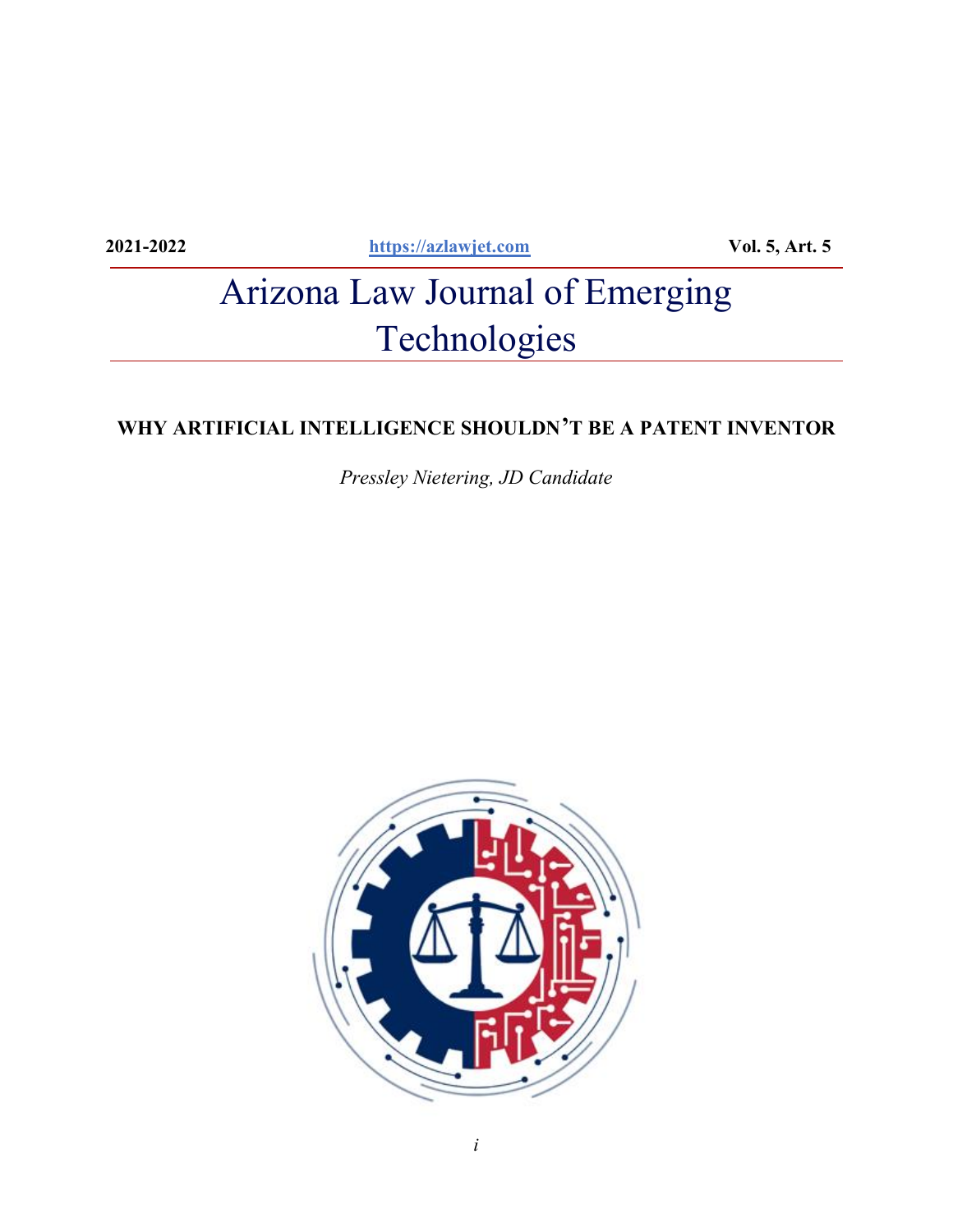# **Table of Contents**

|                                                                                    | $\boldsymbol{l}$ |
|------------------------------------------------------------------------------------|------------------|
| II. Allowing AI to be an Inventor Would Warp the Obviousness Requirement,          |                  |
|                                                                                    | $\overline{4}$   |
| III. If AIs Were Allowed to be Inventors, Problems Would Arise with the Enablement | 6                |
| IV. If AIs Were Allowed to be Inventors, the PHOSITA Standard Would Either Allow   |                  |
|                                                                                    | $\overline{7}$   |
| V. Artificial Intelligence Lacks the Ability to be "Incentivized," So Awarding AI  | 9                |
| VI. Allowing AIs to Patent Invention Would Open the Door for Otherwise             |                  |
|                                                                                    | 14               |
| VII. Other Non-Human Entities Would Also Likely Push for Their Works to Receive    | 16               |
| VIII. If AI's Inventions are Allowed to be Patented, Problems Would Arise with     |                  |
|                                                                                    | 17               |
|                                                                                    | <b>21</b>        |
|                                                                                    | 22               |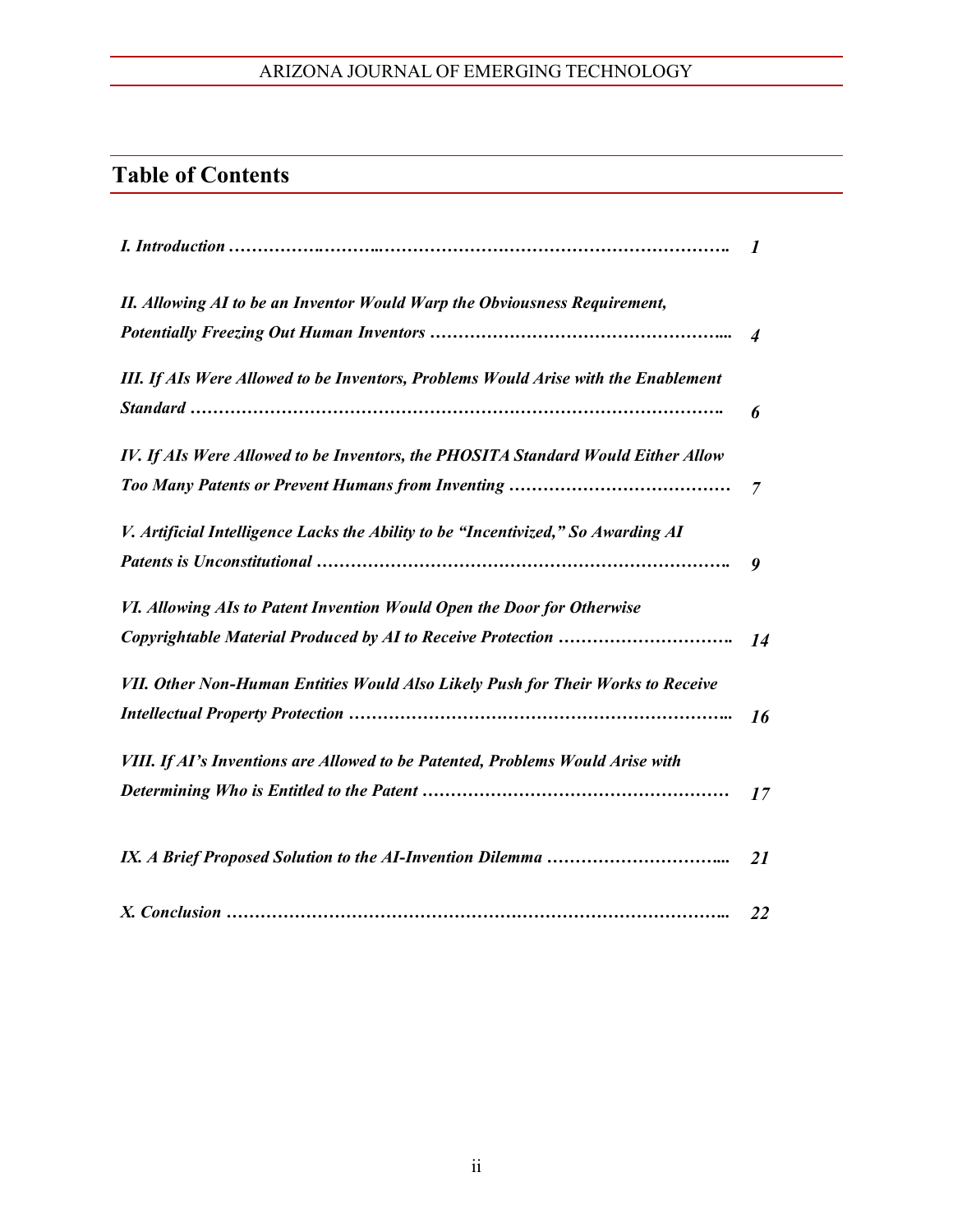# **WHY ARTIFICIAL INTELLIGENCE SHOULDN'T BE A PATENT INVENTOR**

Pressley Nietering**\***

# **I. Introduction**

As you may have surmised from the title, this Note explains why Artificial Intelligence ("AI") should not be listed as an inventor on patents. Before that can be done though, the term "artificial intelligence" needs to be defined. This is not an easy task because it has no universally recognized definition.<sup>1</sup> Its best definition is therefore a broad one; it encompasses the "science and engineering of making intelligent machines."<sup>2</sup> AI is multiple "related and often-connected technologies<sup>[1]</sup> such as "deep learning, natural language processing, and expert systems."<sup>3</sup> Deep learning is at the center of what is considered modern AI.4 Deep learning uses neural networks to learn from large amounts of data  $5$ 

AI has come a long way from being a futuristic concept hinted at in Alan Turing's 1950 work, "Computing Machinery and Intelligence," which famously asked, "Can machines think?"<sup>6</sup> At the time, Turing—controversially—thought that machines within 50 years would be able to pass as human up to 30 percent of the time in what he called the "imitation game."<sup>7</sup> A large step towards Turing's prediction occurred five years later when John McCarthy, a computer science professor at Stanford, coined the term "artificial intelligence." $8$ 

Since 1955, when the term AI was created, AI has exploded in popularity and ability, moving AI closer to Turing's prediction. Among other developments, Intel has created Pohoiki Springs, a neuromorphic system which is designed to use circuits that mimic the brain's neuro-biological

<sup>\*</sup> Pressley Nietering is a 3L student at James E. Rogers College of Law. The author would like to thank Professor Bambauer and the staff at the Journal of Emerging Technologies for their helpful feedback.

<sup>&</sup>lt;sup>1</sup> U.S. Pat. & Trademark Off., PUBLIC VIEWS ON ARTIFICIAL INTELLIGENCE AND INTELLECTUAL PROPERTY POLICY, at ii (2020).

<sup>2</sup> *See* Bob Lambrechts, *May It Please the Algorithm*, 89 J. KAN. BAR ASS'N, Jan. 2020, at 36, 38.

<sup>3</sup> *Id.*

<sup>4</sup> *Id.*

<sup>5</sup> Ed Burns & Kate Brush, *Deep Learning Definition*, TECHTARGET,

https://www.techtarget.com/searchenterpriseai/definition/deep-learning-deep-neural-network (last updated Mar. 2021). 6 *See generally* Alan M. Turing, *Computing Machinery and Intelligence*, 59 MIND 433 (1950).

<sup>7</sup> *Id.* at 442.

<sup>8</sup> *John McCarthy*, COMPUTER HISTORY MUSEUM, https://computerhistory.org/profile/john-

mccarthy/?alias=bio&person=john-mccarthy (last visited Dec. 17, 2021). While no AI has passed the Turing Test yet, there have been many close contenders. *See generally* Stephen Johnson, *The Turing Test: AI Still Hasn't Passed the "Imitation Game,"* THE BIG THINK (Mar. 2022), https://bigthink.com/the-future/turing-test-imitation-game/.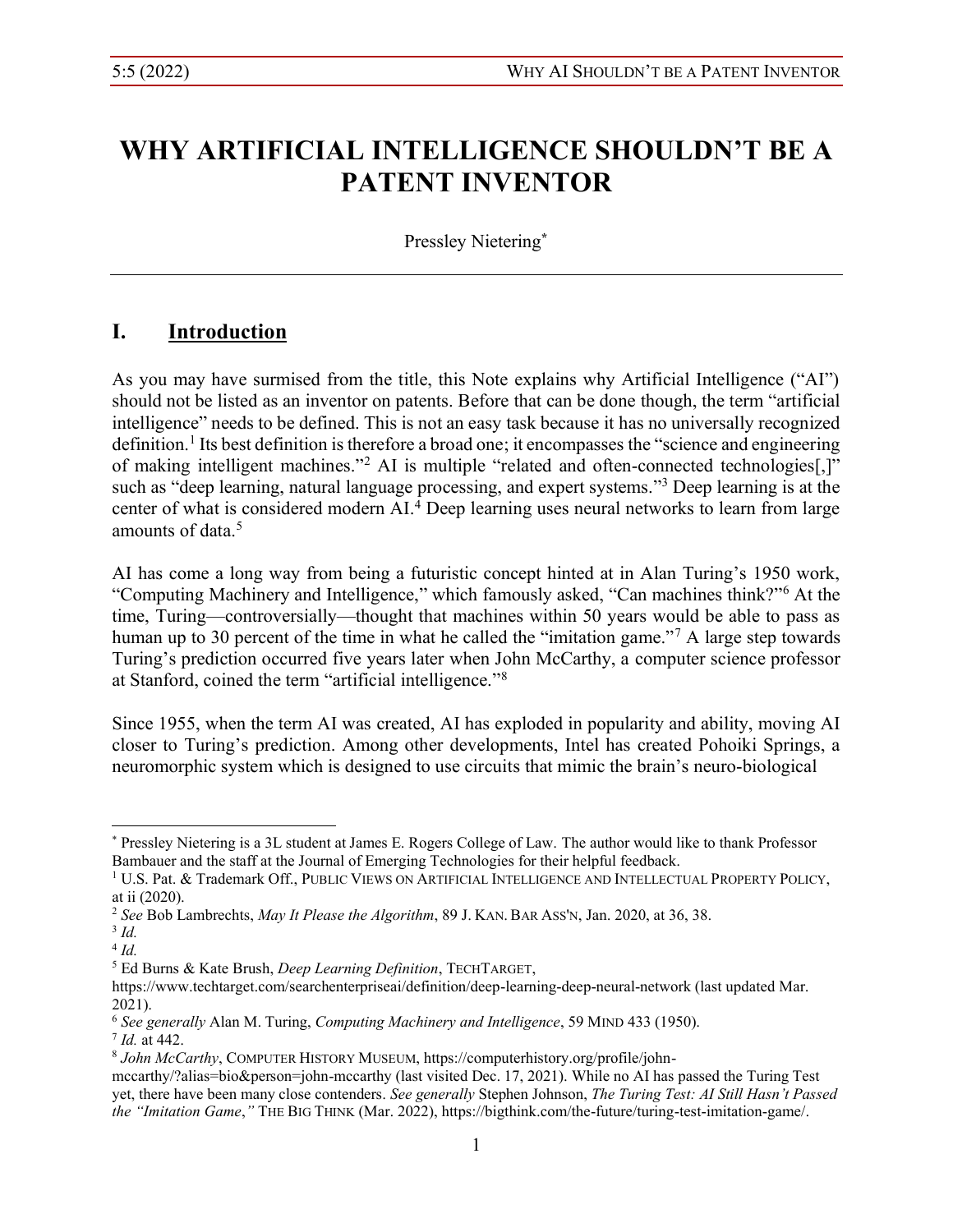architecture.<sup>9</sup> Pohoiki Springs is claimed to have the brainpower of a small mammal.<sup>10</sup> AI's progress will continue since AI "probably" will reach overall human ability by 2050 and is "very likely" to reach it by  $2075$ .<sup>11</sup> AIs have also become increasingly creative, which is often thought of as a human quality. In recent years, AI systems have created a movie-trailer, <sup>12</sup> made recipes, written a novel, and made original compositions.<sup>13</sup>

Still, despite the advanced nature of some AI, some scholars have argued that AI's creativity is just following an algorithm—the mere "outputs of a process whose steps are precise and explicit"—and analogized the creativity to "slavish copying."<sup>14</sup> This is not a new criticism; Turing even acknowledged this critique in his 1950 article.<sup>15</sup> However, this criticism belongs in the past to a time when AI would just automate pre-programmed steps. It ignores the deep-learning approaches inherent in some modern AI.16 For this Note, it is assumed that AI can invent because, if it cannot already, it will soon be able to.<sup>17</sup>

The question then becomes if AI can be named as an inventor on a patent. This paper proposes that courts should continue to not allow AI to be listed as an inventor. Currently, US patent law is silent on the subject. 35 U.S.C. § 101 merely states, "*Whoever* invents or discovers . . . may obtain a patent."<sup>18</sup> There is no mention of who, or what, fits under "whoever."  $\S$  100 provides little more clarity, defining an inventor as "the individual  $\ldots$  who invented or discovered the subject matter of the invention."<sup>19</sup> The term "individual" is used elsewhere in the Patent Act but is not defined.<sup>20</sup> Use of the term "individual" suggests the Patent Act is referencing a human but not necessarily.

Due to § 100, it was likely assumed that AI could not be the inventor listed on a patent. However, it was not until this past year that the question was definitively answered, thanks to Stephen Thaler, inventor of an AI named DABUS ("Device for Autonomous Bootstrapping of Unified

<sup>9</sup> Kyle Wiggers, *Intel Debuts Pohoiki Springs, a Powerful Neuromorphic Research for AI Workloads*,

VENTUREBEAT (Mar. 18, 2020, 7:25 AM), https://venturebeat.com/2020/03/18/intel-debuts-pohoiki-springs-apowerful-neuromorphic-research-system-for-ai-workloads/.

<sup>10</sup> *Id.*

<sup>11</sup> Vincent C. Müller & Nick Bostrom, *Future Progress in Artificial Intelligence: A Survey of Expert Opinion*, *in*  FUNDAMENTAL ISSUES OF ARTIFICIAL INTELLIGENCE 555, 568 (2018).

<sup>&</sup>lt;sup>12</sup> John R. Smith, *IBM Research Takes Watson to Hollywood with the First "Cognitive Movie Trailer," IBM:* 

THINK BLOG (Aug. 31, 2016), https://www.ibm.com/blogs/think/2016/08/cognitive-movie-trailer/.

<sup>13</sup> Bernard Marr, *Can Machines and Artificial Intelligence Be Creative?*, FORBES (Feb. 28, 2020, 12:42 AM), https://www.forbes.com/sites/bernardmarr/2020/02/28/can-machines-and-artificial-intelligence-be-creative/.

<sup>14</sup> James Grimmelmann, *There's No Such Thing As A Computer-Authored Work-and It's A Good Thing, Too*, 39 COLUM. J. L. & ARTS 403, 408 (2016).

<sup>&</sup>lt;sup>15</sup> See Turing, *supra* note 6, at 450. Turing writes, "A variant of [this] objection states that a machine can never do anything really new .... A better variant of the objection states that a machine can never take us by surprise." Id. (internal quotations omitted).

<sup>16</sup> Russ Pearlman, *Recognizing Artificial Intelligence (AI) As Authors and Inventors Under U.S. Intellectual Property Law*, 24 RICH. J. L. & TECH., no. 2, 2018, at 27 (arguing against Grimmelmann's stance).

<sup>17</sup> For examples of AI performing near-inventive activity, *see generally* Ryan Abbott, *Everything Is Obvious*, 66 UCLA L. REV. 2, 37 (2019).

<sup>&</sup>lt;sup>18</sup> Emphasis added.<br><sup>19</sup> 35 U.S.C. § 100(f).

<sup>20</sup> *See, e.g.*, 35 U.S.C. § 115.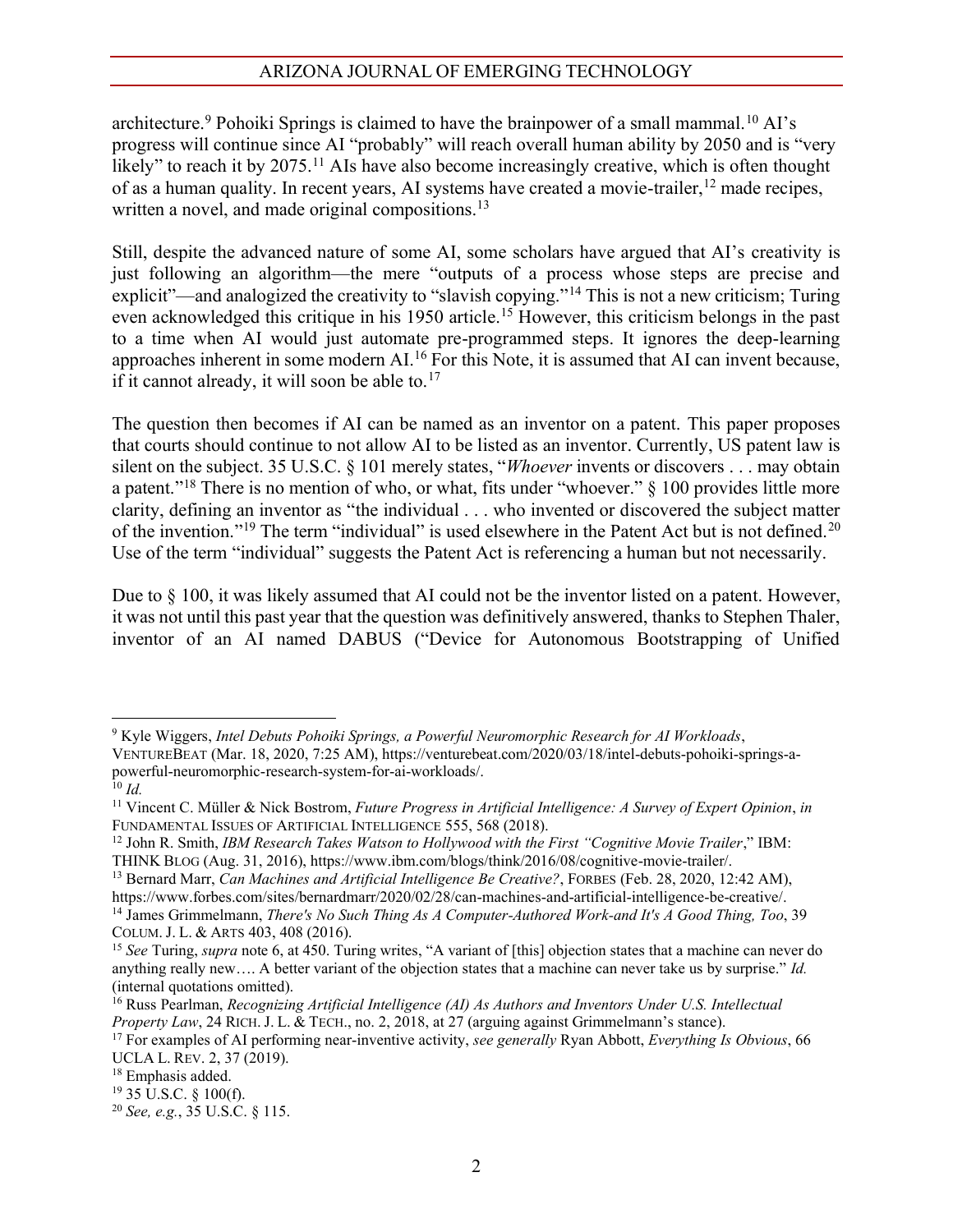Sentience").<sup>21</sup> Thaler submitted numerous patent applications across the world with DABUS listed as the inventor.22 The South African Patent Office allowed the patent application, granting a patent for a "food container based on fractal geometry."<sup>23</sup> It should be noted though that South Africa is a non-examining country.24 In non-examining countries, a completed patent application is granted without checking if their patent eligibility requirements are met, and granted patents are valid until proven otherwise.25 Two days after the South African patent was granted, the Federal Court of Australia issued a ruling allowing DABUS to be listed as an inventor.<sup>26</sup> Despite South Africa and Australia allowing the patent, the UK Patent Office, the European Patent Office, and the USPTO rejected Thaler's application.<sup>27</sup> U.S. District Court Judge Leonie Brinkema from Alexandria, VA ultimately affirmed the USPTO's rejection.<sup>28</sup>

It is not surprising that DABUS's invention was the first known computer-conceived invention to reach the courts. There are few AIs in the world capable of producing inventions. While there could be "underground" AI inventors, there are only a few known anecdotal examples of autonomous-AI inventors outside of DABUS.29 With only about 1 to 2% of patents ever asserted through litigation, <sup>30</sup> AI-conceived inventions could be slipping through the cracks and not getting noticed. However, with the increasing prevalence of advanced AI, AI-conceived inventions will likely be a larger controversy in the coming decades.

There are numerous problems with permitting AI systems to be inventors for patent purposes. These problems include creating issues with the analogous art requirement, failing to meet the enablement standard, recalibrating who the Person Having Ordinary Skill in the Art is, generating constitutional concerns about incentivizing AI, producing similar incentives to have AIs treated as the authors of copyrighted works, and setting the stage for other non-human entities to have intellectual property rights. These problems need to be answered before AI is allowed to be an inventor on patents. This Article addresses these concerns, then proposes a solution: having the discoverer of the AI's invention be the "inventor."

It should be noted that this paper makes a key assumption about AIs. At least a few scholars have thought of AI-inventorship as a spectrum.<sup>31</sup> At one end of the spectrum is the sole inventor working

<sup>27</sup> *Id.*

<sup>&</sup>lt;sup>21</sup> Utkarsh Patil, *South Africa Grants a Patent with an Artificial Intelligence (AI) System as the Inventor - World's First!!*, MONDAQ (Oct. 19, 2021), https://www.mondaq.com/india/patent/1122790/south-africa-grants-a-patent-withan-artificial-intelligence-ai-system-as-the-inventor-world39s-first.

<sup>22</sup> *Id.*

<sup>&</sup>lt;sup>23</sup> *Id.*<br><sup>24</sup> *Id.* (citing *Thaler v Comm'r of Pats.* [2021] FCA 879 (30 July 2021) (Austl.)).

<sup>&</sup>lt;sup>25</sup> Patent Examination in South Africa, SMIT & VAN WYK, https://www.svw.co.za/patent-examination/ (last visited Dec. 16, 2021).

<sup>26</sup> Patil, *supra* note 21.

<sup>28</sup> *Thaler v. Hirshfeld*, No. 20-CV-903 (LMB/TCB), 2021 WL 3934803, at \*1 (E.D. Va. Sept. 2, 2021).

<sup>&</sup>lt;sup>29</sup> For a list of AI-created inventions, *see, e.g.*, Daria Kim, *'AI-Generated Inventions': Time to Get the Record Straight?*, 69 GRUR INT'L 443 (2020).

<sup>30</sup> Kenneth Lustig, *No, the Patent System Is Not Broken*, FORBES (Feb. 9, 2012, 11:25 AM),

http://www.forbes.com/sites/forbesleadershipforum/2012/02/09/no-the-patent-system-is-not-broken/.

<sup>31</sup> *See* Tabrez Y. Ebrahim, *Artificial Intelligence Inventions & Patent Disclosure*, 125 PENN ST. L. REV. 147, 151 (2020); Tim W. Dornis, *Artificial Intelligence and Innovation: The End of Patent Law As We Know It*, 23 YALE J. L. & TECH. 97, 110±11 (2020).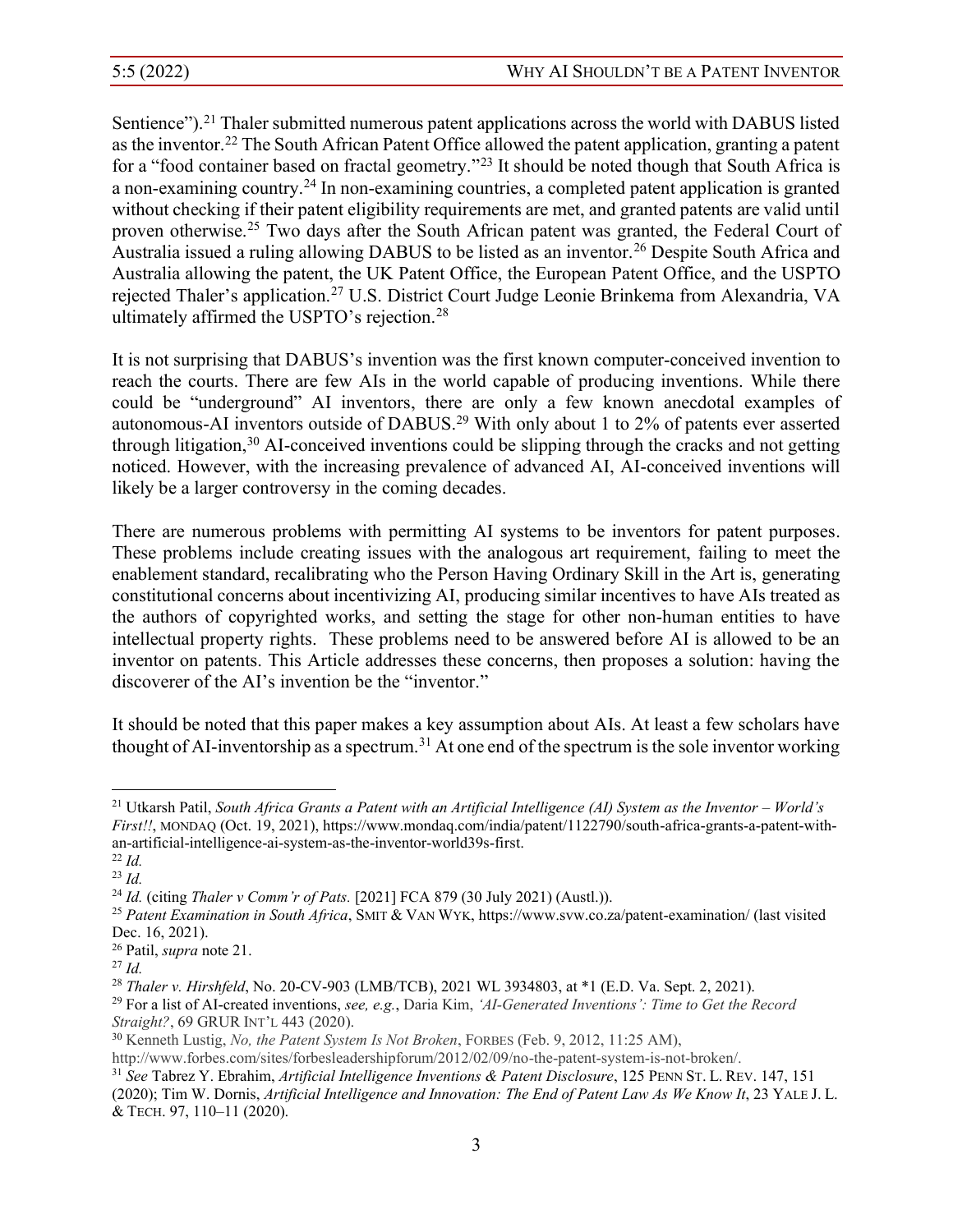without the benefit of AI. At the other end of the spectrum is AI-solely inventing with no input or direction from humans. In the middle of this vast spectrum is an increasing amount of AIcontribution. This Note examines the end of the spectrum where AI is the primary inventor. The invention process could involve some input or direction from humans, but AI performs the conception step. This is important because conception is often considered the "touchstone of inventorship."<sup>32</sup> Conception "is the formation in the mind of the inventor, of a definite and permanent idea of the complete and operative invention, as it is hereafter to be applied in practice." $33$  It should be noted that this Note does not address AI-generated claim sets. $34$ 

### **II. Allowing AI to be an Inventor Would Warp the Obviousness Requirement, Potentially Freezing Out Human Inventors**

The obviousness standard serves a critical role as a gatekeeper of unpatentable inventions.<sup>35</sup> An invention may be literally novel but still be unpatentable if it provides only a slight variation on known inventions "in the art to which the claimed invention pertains."<sup>36</sup> Unlike the novelty analysis, relevant prior art for obviousness only comes from analogous art.<sup>37</sup> This analogous art can either be "from the same field of endeavor, regardless of the problem addressed"<sup>38</sup> or a reference from a different field that solves the same problem.<sup>39</sup> The objective standard for obviousness, a Person Having Ordinary Skill In The Art (a "PHOSITA"), is presumed to have access to all prior art references in analogous fields, regardless of how unrealistic that actually is.<sup>40</sup>

At a certain level, this makes sense. People trying to invent a solution generally know a field very well and look to the same problem in other related fields for a solution. Not awarding patents for

<sup>32</sup> *See, e.g., Grantley Pat. Holdings, Ltd. v. Clear Channel Commc'ns, Inc.*, 540 F. Supp. 2d 724, 733 (E.D. Tex. 2008).

<sup>33</sup> *Hybritech, Inc. v. Monoclonal Antibodies, Inc.*, 802 F.2d 1367, 1376 (Fed. Cir. 1986) (internal quotations omitted).

<sup>&</sup>lt;sup>34</sup> One company, Cloem, takes an original claim and, using AI, can draft 50,000 surrounding claims using similar words and alternative definitions. The "cloems" may not make sense since the AI cannot process language fully, but some will just by sheer numbers. The "cloems" are then instantly published, preventing competitors from claiming rights in similar fields. *See*, e.g., Dennis Crouch, *Would you Like 10,000 Cloems with that Patent*, PATENTLYO (Oct. 1, 2014), https://patentlyo.com/patent/2014/10/would-cloems-patent.html. While "Cloems" are certainly an

interesting concept, their power is likely mitigated due to the enablement requirement.<br><sup>35</sup> Jonathan J. Darrow, *The Neglected Dimension of Patent Law's Phosita Standard*, 23 HARV. J.L. & TECH. 227, 231 (2009); *see* John R. Allison et. al., *Understanding the Realities of Modern Patent Litigation*, 92 TEX. L. REV. 1769, 1784 (2014) (finding that obviousness is one of the most litigated patent issues). 36 35 U.S.C. § 103.

<sup>&</sup>lt;sup>37</sup> Jeffrey T. Burgess, *The Analogous Art Test*, 7 BUFF. INTELL. PROP. L.J. 63, 67 (2009) ("A reference is excluded from an obviousness analysis if it is not within an analogous art to that of the invention.").

<sup>&</sup>lt;sup>38</sup> In re Johenning, No. 93-1217, 31 F.3d 1177 (Fed. Cir. 1994) (affirming Board's conclusion that a water bed frame and a water bed mattress were in the same field so a reference about a water bed frame constituted prior art).<br><sup>39</sup> In re Clay, 966 F.2d 656, 659 (Fed. Cir. 1992) ("A reference is reasonably pertinent if, even thoug different field from that of the inventor's endeavor, it is one which, because of the matter with which it deals, logically would have commended itself to an inventor's attention in considering his problem."); see also Burgess, *supra* note 37, at 67 ("Analogous arts might generally be defined as those areas within which a PHOSITA seeking to solve the same problem with which the inventor was concerned would be inclined to research for a solution."). <sup>40</sup> *See Standard Oil Co. v. Am. Cyanamid Co.*, 774 F.2d 448, 454 (Fed. Cir. 1985) (noting that a PHOSITA is envisioned as working in his shop with all the prior art references—which he is presumed to know—hanging on the walls around him."); *In re Winslow*, 365 F.2d 1017 (C.C.P.A. 1966).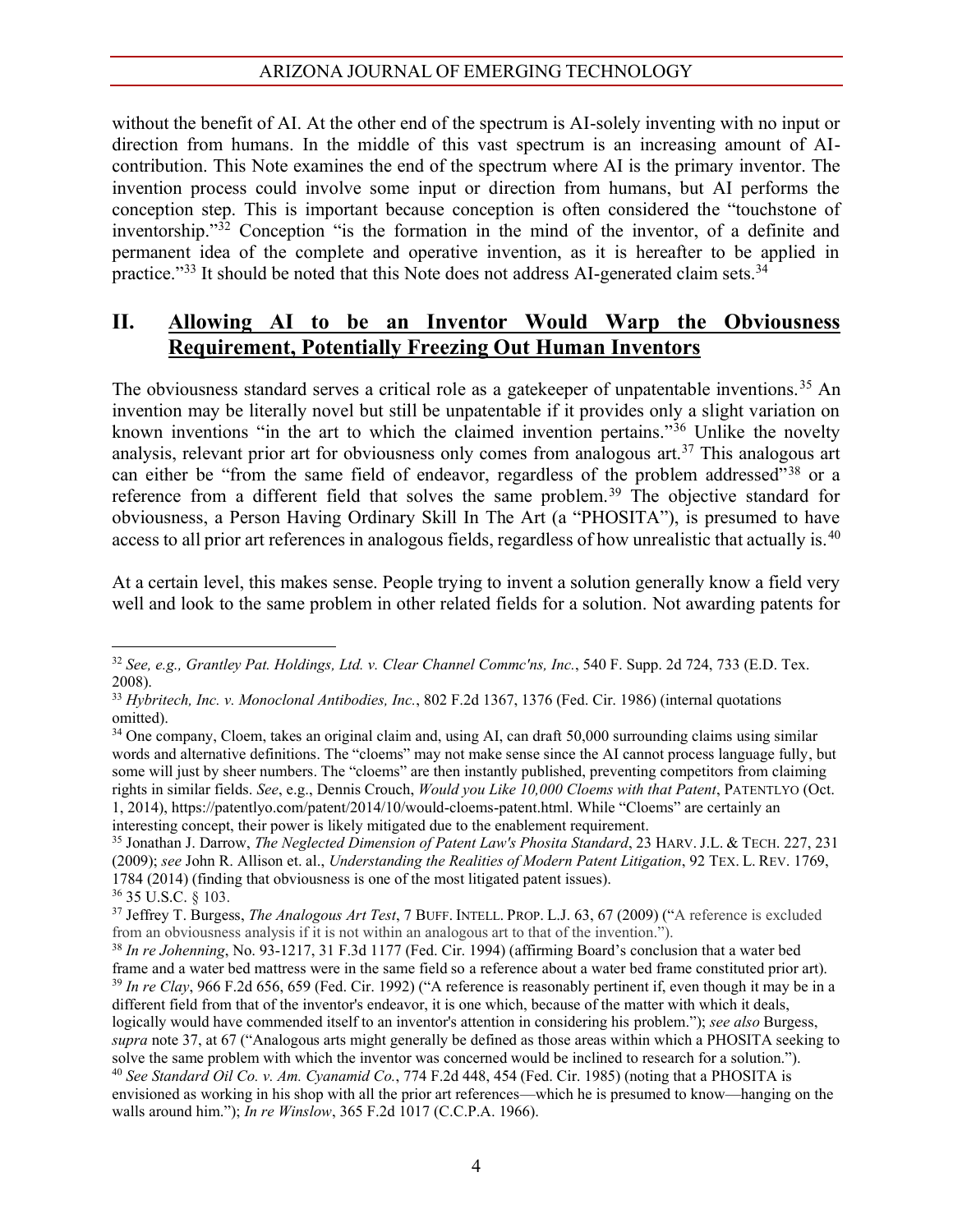combining art from analogous fields recognizes the ingenuity inherently involved with combining disparate fields.41 Courts rightfully expect people to not know all prior art across all fields and want to reward inventors for extraordinary inventing activity.<sup>42</sup>

However, AI does not have an analogous art limitation.<sup>43</sup> Often times, problems in one discipline are solved by knowledge from another discipline. It is the mark of an extraordinary human to know when to combine references but, for an AI, it is commonplace.<sup>44</sup> For example, take a problem in electrical engineering where advances in culinary arts, mechanical engineering, and chemistry are directly relevant to solving that problem. The solution to the electrical engineering problem may be a relatively simple idea borrowed from these other fields, and, to an AI, an obvious invention. To a human whose knowledge is confined to one field though, the invention would not be obvious. While it takes a genius human to combine fields to find a solution, it only takes an ordinary AI. However, under the current interpretation of patent laws, the patent would be granted to the AI for "ordinary" AI activity.

AI reaching across disciplines for a solution is not a far-out hypothetical either. One AI machine, called the Creativity Machine, has already invented the cross-bristle design of the Oral-B CrossAction toothbrush, new "super-strong materials," spy devices that search the Internet for terrorist messages,<sup>45</sup> and automobile designs.<sup>46</sup> These inventions are in vastly different fields, covering different problems. While it is likely relatively easy to program AI to have such a diverse training set, there are likely few humans with such a diverse knowledge base.

If an AI were allowed to be an inventor, then too many patents would be granted to AIs under the current system. There already are massive problems stemming from too many patents being granted.47 These problems would be exasperated by allowing AI to be an inventor because AI can consider non-analogous art too easily and combine them until it finds a working combination.

<sup>&</sup>lt;sup>41</sup> *See C & A Potts & Co v. Creager*, 155 U.S. 597, 607–08 (1895) ("Indeed, it often requires as acute a perception of the relations between cause and effect, and as much of the peculiar intuitive genius which is a characteristic of great inventors, to grasp the idea that a device used in one art may be made available in another, as would be necessary to create the device de novo.").

<sup>&</sup>lt;sup>42</sup> See Application of Wood, 599 F.2d 1032, 1036 (C.C.P.A. 1979) ("The rationale behind this rule precluding rejections based on combination of teachings of references from nonanalogous arts is the realization that an inventor could not possibly be aware of every teaching in every art.").

<sup>&</sup>lt;sup>43</sup> Abbott *supra* note 17, at 37 ("However, a machine is capable of accessing a virtually unlimited amount of prior  $art.$ ").

<sup>44</sup> Ana Ramalho, *Patentability of AI-Generated Inventions: Is a Reform of the Patent System Needed?*,

https://papers.ssrn.com/sol3/papers.cfm?abstract\_id=3168703, [https://perma.cc/W3HL-MS6M] ("The use of AI in the inventing process can cause the field of analogous arts to be broadened in practice, given the unbiased nature of AI (and therefore the real possibility that AIs will look for solutions to problems in non-analogous fields)."). <sup>45</sup> Ryan Abbott, *I Think, Therefore I Invent: Creative Computers and the Future of Patent Law*, 57 B.C. L. REV. 1079, 1085 (2016).

<sup>46</sup> Ralph D. Clifford, *Intellectual Property in the Era of the Creative Computer Program: Will the True Creator Please Stand Up?,* 71 TUL. L. REV. 1675, 1680 (1997).

<sup>47</sup> *See, e.g.*, *Too Many Patents*, Patent Progress, https://www.patentprogress.org/systemic-problems/too-manypatents/ (last visited Mar. 25, 2022); *see also* Richard A. Posner, *Why There are Too Many Patents In America*, THE ATLANTIC (July 12, 2012), https://www.theatlantic.com/business/archive/2012/07/why-there-are-too-many-patentsin-america/259725/ (explaining problems associated with the recent increase in granted patents).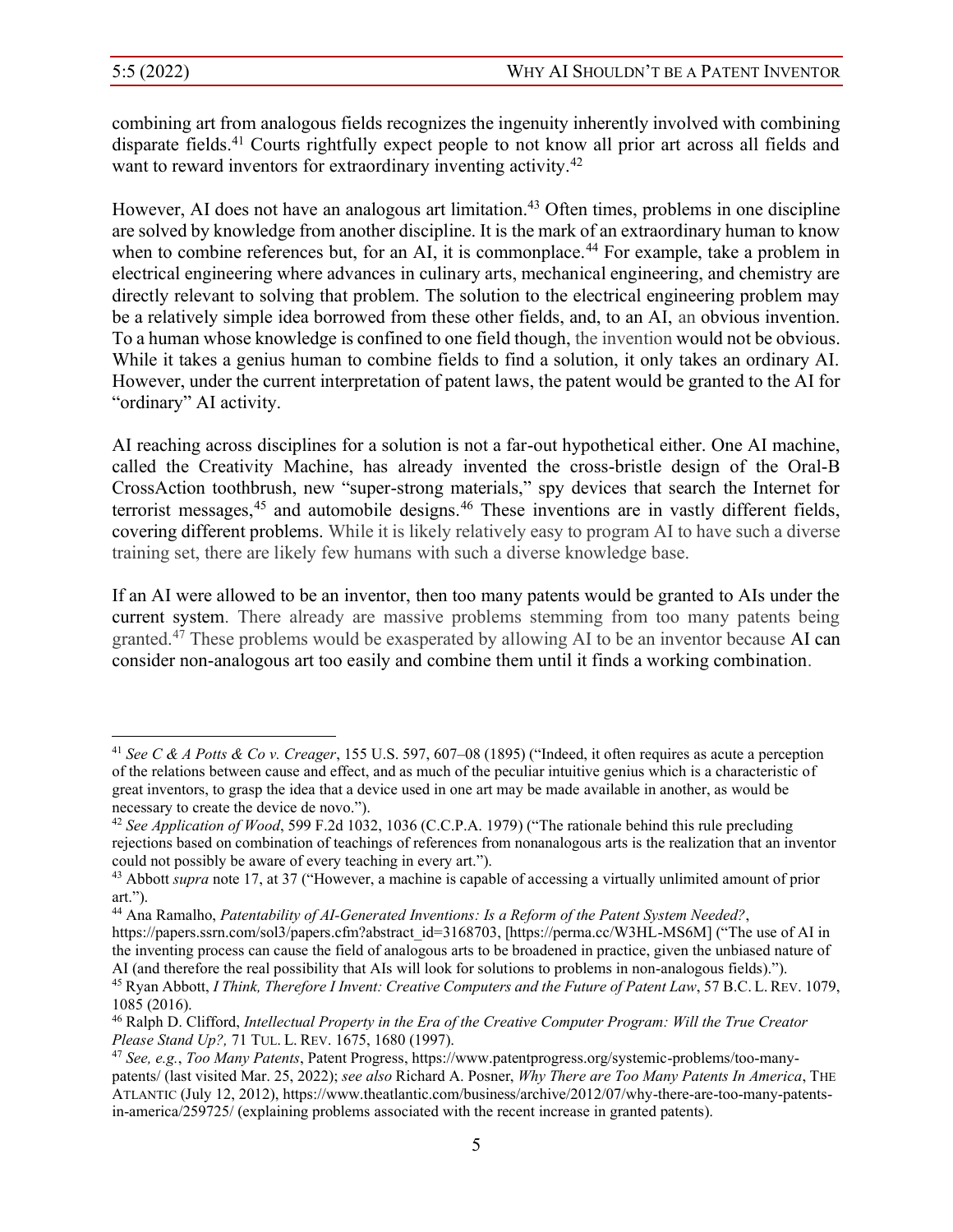The "race to patent' derived from the easiness to invent in the context of AI" would force Congress and the courts to revisit the analogous art limitation.<sup>48</sup> There are no easy answers though because if the analogous art requirement was dropped and *all* art were to be considered when evaluating prior art, humans without the benefit of AI would struggle to get patents. This is because if more art can be considered, "the more likely it is to find prior art that makes the invention obvious/lacking [the] inventive step."<sup>49</sup> This could shut down innovation for small businesses or humans that lack sophisticated AI systems. Innovation would be concentrated in the few companies that can afford expensive advanced AI systems.

While letting AIs be an inventor could lead to more overall innovation in society, the social cost of either too many patents being granted or humans being frozen from innovation is too great. The risk does not outweigh the reward.

## **III. If AIs Were Allowed to be Inventors, Problems Would Arise with the Enablement Standard.**

Another concern with allowing patents on AI-created inventions is the AI may not be able to meet the enablement standard. The enablement standard, codified in 35 U.S.C. § 112(a), is met when the specification can teach a person of ordinary skill in the art "how to make and use the full scope of the claimed invention without undue experimentation."<sup>50</sup> In the patent exchange quid pro quo, the enablement standard helps ensure that the public is provided with a meaningful disclosure on how to build and use the patented invention in exchange for a limited legal monopoly.**<sup>51</sup>** When examining if a patent meets the enablement standard, courts examine the *Wands* factors: "(1) the quantity of experimentation necessary, (2) the amount of direction or guidance presented, (3) the presence or absence of working examples, (4) the nature of the invention, (5) the state of the prior art, (6) the relative skill of those in the art, (7) the predictability or unpredictability of the art, and  $(8)$  the breadth of the claims.<sup> $52$ </sup>

Most enablement analysis centers around an inverse relationship between the amount of information provided and the predictability and amount of knowledge in the art.**<sup>53</sup>** This means that the more that is known in an art, the less that is explicitly required to be detailed in the specification. Conversely, the opposite is true; the less that is known and predictable in an art, the more that the specification explicitly needs to provide.**<sup>54</sup>** This is consistent with the patent system encouraging disclosure.

However, AI-conceived inventions will be hard-pressed to meet the enablement requirement. Artificial intelligences, particularly the advanced versions capable of inventing, are oftentimes

<sup>48</sup> Ramalho, *supra* note 44, at 24. 49 *Id.*

<sup>50</sup> U.S. Patent and Trademark Office, *supra* note 1, at 10.

<sup>51</sup> Christina MacDougall, *The Split over Enablement and Written Description: Losing Sight of the Purpose of the Patent System*, 14 Intell. Prop. L. Bull. 123, 127 (2010)

<sup>52</sup> U.S. Patent and Trademark Office, *supra* note 1, at 10*; Storer v. Clark*, 860 F.3d 1340, 1345 (Fed. Cir. 2017).

<sup>53</sup> *In re Fisher,* 427 F.2d 833, 839 (C.C.P.A. 1970).

<sup>54</sup> *See, e.g.*, *Chiron Corp. v. Genentech Inc.,* 363 F.3d 1247, 1254 (Fed. Cir. 2004).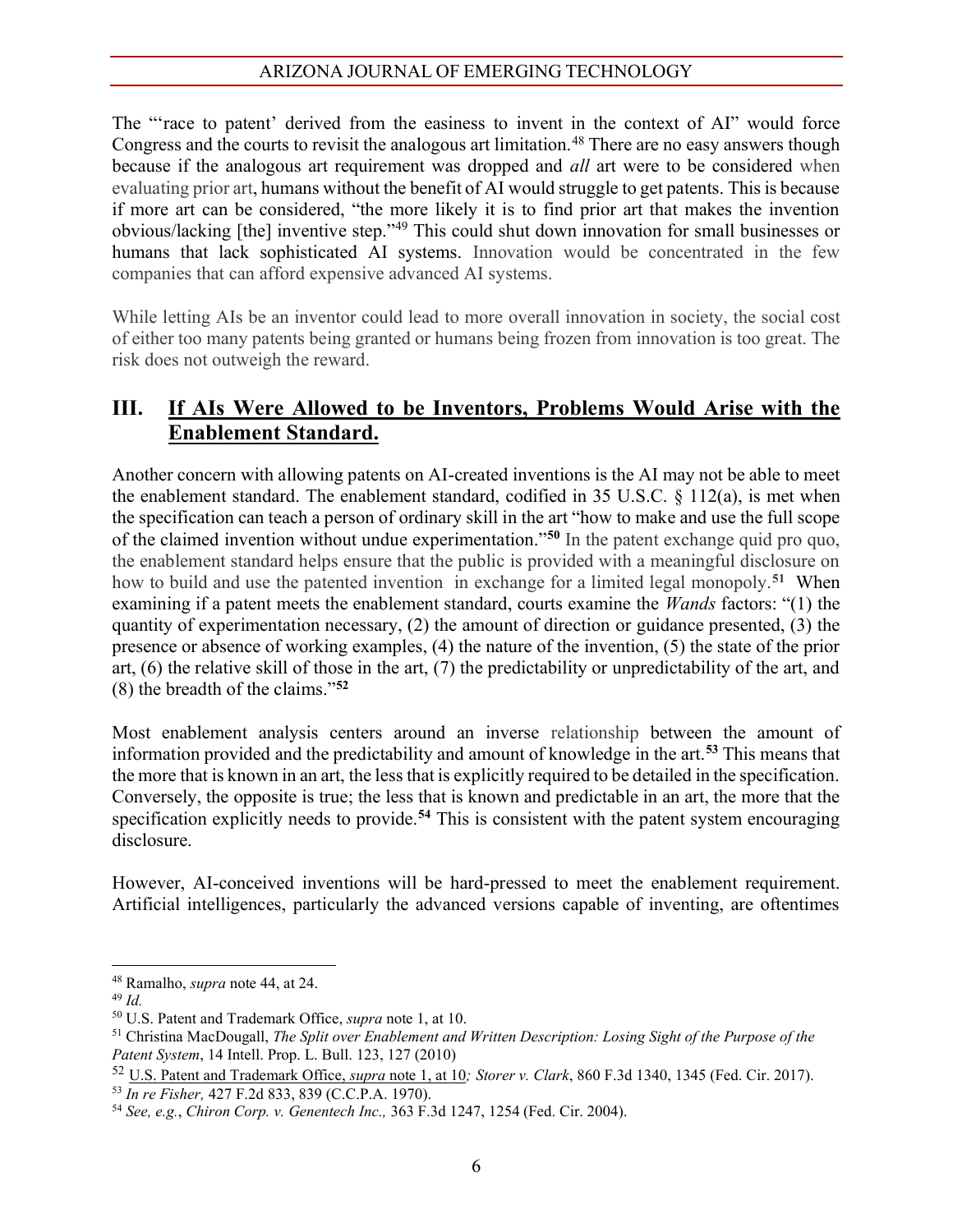very opaque and called a "black box."<sup>55</sup> This is because the inner mechanisms of the brain often involve deep learning, or the use of multiple algorithms to emulate the neural networks of the human brain.<sup>56</sup> Since an AI cannot "explain" its work in the way that a human can, to meet the enablement requirement, the final invention would need to be able to be reverse-engineered. Otherwise, the person writing the patent, likely the end-user or AI programmer, may not know how to detail making and using the invention.

Only certain products can be reverse-engineered though. Therefore, if AI were allowed to be an inventor, without a way to track or trace how the AI arrived at its output, either the type of products produced or invented would be limited or they would have to be protected through trade secrets and not the patent system.

# **IV.** If AI's Were Allowed to be Inventors, the PHOSITA Standard Would **Either Allow Too Many Patents or Prevent Humans from Inventing**

Since the U.S. Patent Act of 1952, the obviousness standard has been officially measured by if an invention would have been obvious to a Person Having Ordinary Skill In The Art (PHOSITA).<sup>57</sup> A PHOSITA also plays a role in determining claim construction, infringement, if a best mode was disclosed, if claims are adequately definite,  $58$  and if a specification is adequate.  $59$ 

The beauty of the PHOSITA standard is that it sets both a floor and a ceiling for an inventor's skill level.<sup>60</sup> The floor is an ordinary person *in the relevant field*, reflecting the "common sense notion" that the question of whether a variation is trivial should not be determined from the perspective of someone who knows nothing about the field in question."<sup>61</sup> Similarly, the obviousness standard excludes those of extraordinary skill because then the obviousness standard would swallow most patents.<sup>62</sup> It can "be viewed as a collar on the obviousness standard that both: (1) prevents the patentability of trivial inventions and (2) preserves the patentability of meritorious ones." $63$ 

While a PHOSITA would seem to be an objective standard that changes only with the field of invention, courts have dramatically increased the skill level of who they consider to be one of

<sup>55</sup> *See* Naveen Joshi, *Understanding the Black Box Problem of Artificial Intelligence*, BBN TIMES (May 18, 2021), https://www.bbntimes.com/technology/understanding-the-black-box-problem-of-artificial-intelligence. <sup>56</sup> *Id.*

<sup>57</sup> Jonathan J. Darrow, *The Neglected Dimension of Patent Law's PHOSITA Standard*, 23 HARV. J.L. & TECH. 227, 232 (2009).

<sup>58</sup> Dan L. Burk & Mark A. Lemley, *Is Patent Law Technology-Specific?*, 17 BERKELEY TECH. L.J. 1155, 1186-87 (2002).

 $59$  35 U.S.C. § 112 ("The specification shall contain a written description of the invention... in such full, clear, concise, and exact terms as to enable any person skilled in the art" to make and use the invention.).

<sup>&</sup>lt;sup>60</sup> See Env't Designs, Ltd. v. Union Oil Co. of California, 713 F.2d 693, 697 (Fed. Cir. 1983) ("The important consideration lies in the need to adhere to the statute, *i.e.,* to hold that an invention would or would not have been obvious, as a whole, when it was made, to a person of "ordinary skill in the art"—not to the judge, or to a layman, or to those skilled in remote arts, or to geniuses in the art at hand.").

<sup>61</sup> Darrow, *supra* note 57, at 233.

<sup>62</sup> *Id.* at 234; *see also Abington Textile Mach. Works v. Carding Specialists (Canada) Ltd.*, 249 F. Supp. 823, 829 (D.D.C 1965) (finding that an expert witness had extraordinary skill in the art). 63 Darrow, *supra* note 57, at 234.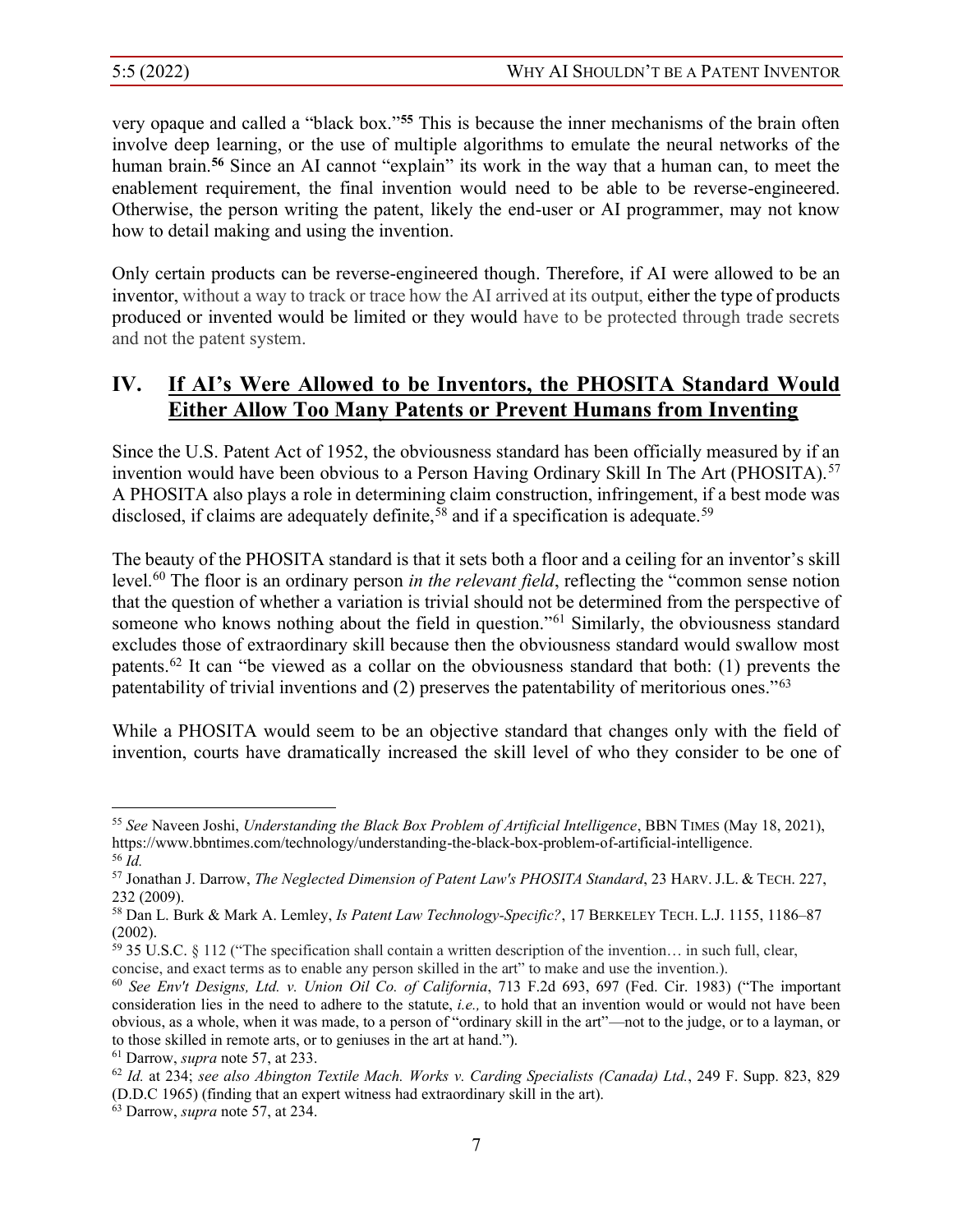"ordinary skill,"<sup>64</sup> From the earliest patent decision in the 1800s through the 1960s, the PHOSITA was largely considered to be an ordinary mechanic or artisan in the trade.<sup>65</sup> However, it has lately been considered to be a professional researcher or research team<sup>66</sup> who has knowledge of "hidden or difficult to locate prior art."<sup>67</sup> This means that the skill level of the PHOSITA has increased in two dimensions: (1) the level of skill, from a mechanic to a researcher and (2) the scope of prior art that the PHOSITA is aware of.<sup>68</sup> This change in the skill level of a PHOSITA has already resulted in making patents more difficult to obtain. This might be for the better; overall skill levels have increased with specialization and longer life spans.<sup>69</sup> This change in skill level means less patents are granted for ordinary inventive activity.

However, the skill level increase of a PHOSITA from mechanic to researcher would pale in comparison to the skill level increase that would occur if AIs were allowed to be inventors. If an AI is allowed to be an inventor, the "person" of ordinary skill's skill level necessarily becomes much higher. "The idea of a PHOSITA understanding all of the prior art in her field was always fictional, but now it is possible for a skilled entity, in the form of a computer, to possess such knowledge."70

One only needs to look to the popular game show Jeopardy! for an example. Watson, an IBM computer, was able to beat two historically great *Jeopardy* champions Brad Rutter and Ken Jennings at their own game.<sup>71</sup> Rutter and Jennings certainly have more than "ordinary skill" in the art of trivia, but they were no match for the 200 million pages of information fed to Watson for the game.<sup>72</sup> Watson simply had more access to knowledge and was quicker than the Jeopardy champions. It should be noted that, for this Jeopardy contest, Watson was not allowed to access the internet; later versions of Watson will have internet connectivity.73 This means Watson can get even smarter than he was in that Jeopardy tournament. Watson playing Jeopardy is just one example of how AI surpasses human capabilities.

As AIs start to replace humans in a given field, Watson and other AIs will dramatically skew the calculus in determining what "ordinary skill" is. Allowing AIs to be inventors without adjusting the PHOSITA standard would lead to too many patents, and therefore too many legal monopolies, being granted for "average" or ordinary AI activities. The powerful legal monopoly that is a patent would suddenly be concentrated in AI owners and would squeeze humans out of the inventor marketplace.

<sup>64</sup> *Id.* at 239. 65 *Id.*

<sup>&</sup>lt;sup>66</sup> *Id.* at 243–47.

<sup>67</sup> Brenda M. Simon, *The Implications of Technological Advancement for Obviousness*, 19 MICH.TELECOMM.&TECH. L. REV. 331, 340 (2013).

<sup>68</sup> Darrow*, supra* note 57, at 237.

<sup>69</sup> *Id.* at 248.

<sup>70</sup> Abbott, *supra* note 45, at 1124 (internal citations omitted).

<sup>71</sup> *See* Jo Best, *IBM Watson*, TECHREPUBLIC , (Sept. 9, 2013, 8:45 AM), https://www.techrepublic.com/article/ibmwatson-the-inside-story-of-how-the-jeopardy-winning-supercomputer-was-born-and-what-it-wants-to-do-next//.. <sup>72</sup> *Id.*

<sup>73</sup> *Id.*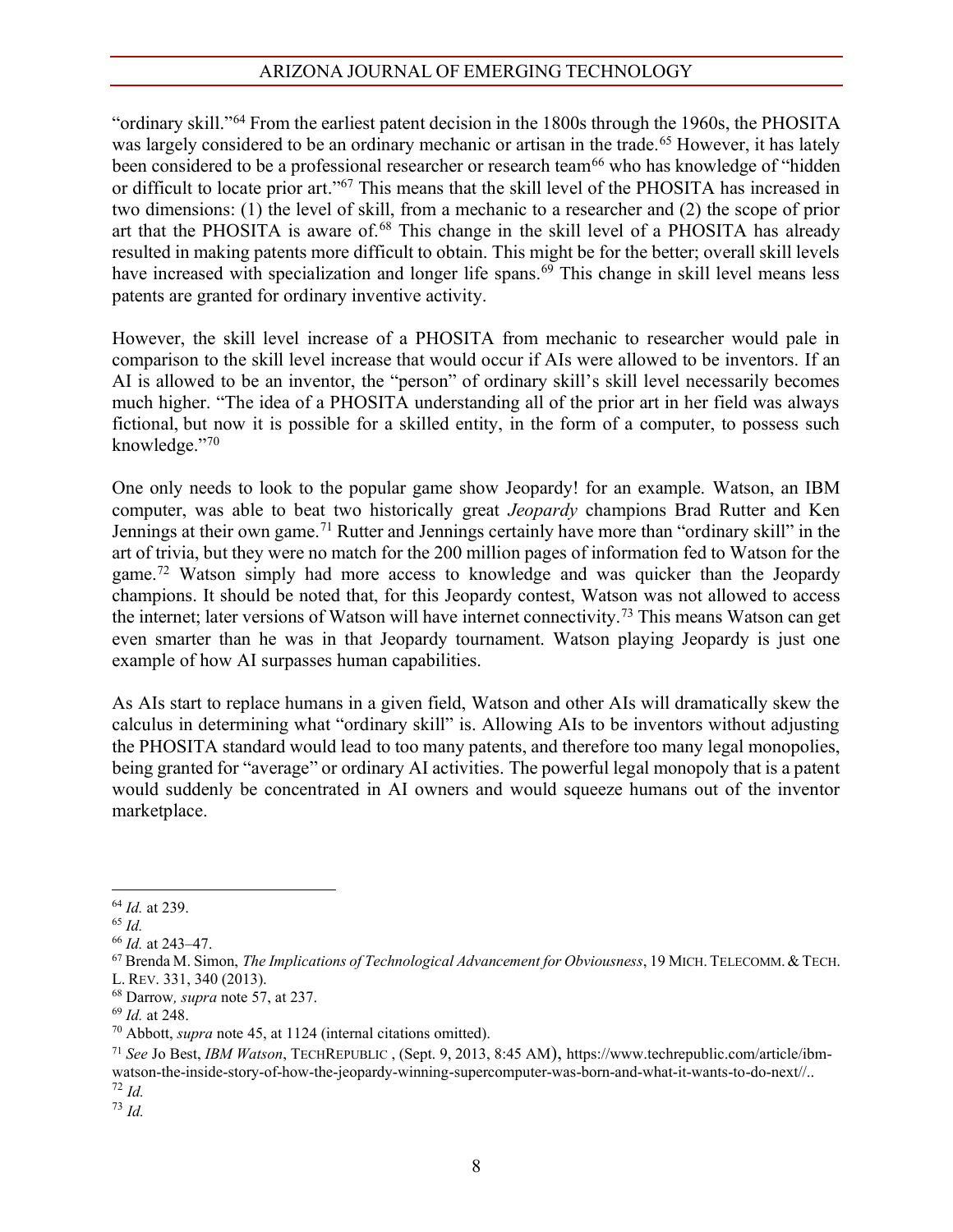That is not to say that AI becoming more prevalent in a field should not influence the PHOSITA's overall skill level. AI can automate certain aspects of business, enabling humans to become hyperefficient.<sup>74</sup> AI also provides scientists with more potential solutions to test, allows scientists to find dead ends in hours rather than months, and helps optimize materials.75 One MIT researcher estimates that a materials discovery process that ordinarily takes 15 to 20 years could be reduced to just two to five years with AI and machine learning.76 For a similar example, Watson can interpret a patient's genome and prepare an actionable report within ten minutes.<sup>77</sup> This is a process that would take a team of experts previously around 160 hours.<sup>78</sup> If AI's use as a tool becomes more commonplace in a given field, the skill level of a PHOSITA should subsequently become higher.

In this way, it is similar to industries adopting other tools like ordinary computers or calculators. Similar to companies that chose not to adopt this earlier technology, companies in high-tech industries that do not adopt AI will likely struggle to invent patentable material.<sup>79</sup> While that is a danger, failure to adjust the PHOSITA skill level for using AI as a tool would mean research teams that employ Watson-like AI would develop too many patents.<sup>80</sup> This would create a glut of patents in the marketplace, which would likely decrease the cost of non-practicing entities (NPEs) to purchase these patents and, subsequently, lead to more assertions of NPES against Practicing Entities.<sup>81</sup>

The permissible use of AI as a tool adjusting the skill level of a PHOSITA has caused one scholar to contend that this will be a problem regardless of whether AI is allowed to be inventors.  $82$ However, using AI as a tool to invent is different from AI doing the inventing. Using AI *as a tool* means there are still limits to what can be invented. A human still has to conceive the idea for the invention and, as courts have noted, conception is the hard part of the invention. This would provide some limitation on how quickly the skill level of a PHOSITA can increase. If AI is allowed to be an inventor though, the PHOSITA standard will either allow too many patents or squeeze out humans from being able to patent.

# **V. Artificial Intelligence Lacks the Ability to be "Incentivized," So Awarding AI Patents Is Unconstitutional**

A patent is a decidedly anti-free market tool, so the Founders provided Congress the power to create and regulates patents through the Intellectual Property Clause.83 This clause gives Congress

<sup>74</sup> PricewaterhouseCoopers, *Sizing the Prize: What's the Real Value of AI for Your Business and How Can You Capitalize?* (2017), https://www.pwc.com/gx/en/issues/analytics/assets/pwc-ai-analysis-sizing-the-prize-report.pdf.

<sup>75</sup> David Rotman, *AI is Reinventing the Way We Invent*, MIT TECH. REV. (Feb. 15, 2019),

https://www.technologyreview.com/s/612898/ai-is-reinventing-the-way-we-invent/.

<sup>76</sup> *Id.*

<sup>&</sup>lt;sup>77</sup> Abbott, *supra* note 17 at 22–23.<br><sup>78</sup> *Id.* 

<sup>79</sup> *See* Ernest Fok, *Challenging the International Trend: The Case for Artificial Intelligence Inventorship in the United States*, 19 SANTA CLARA J. INT'L L. 51, 72 (2021).

<sup>80</sup> *See id.*

<sup>81</sup> *Id.*

<sup>82</sup> *See id.*

<sup>&</sup>lt;sup>83</sup> *See* U.S. Const. art. I, § 8, cl. 8.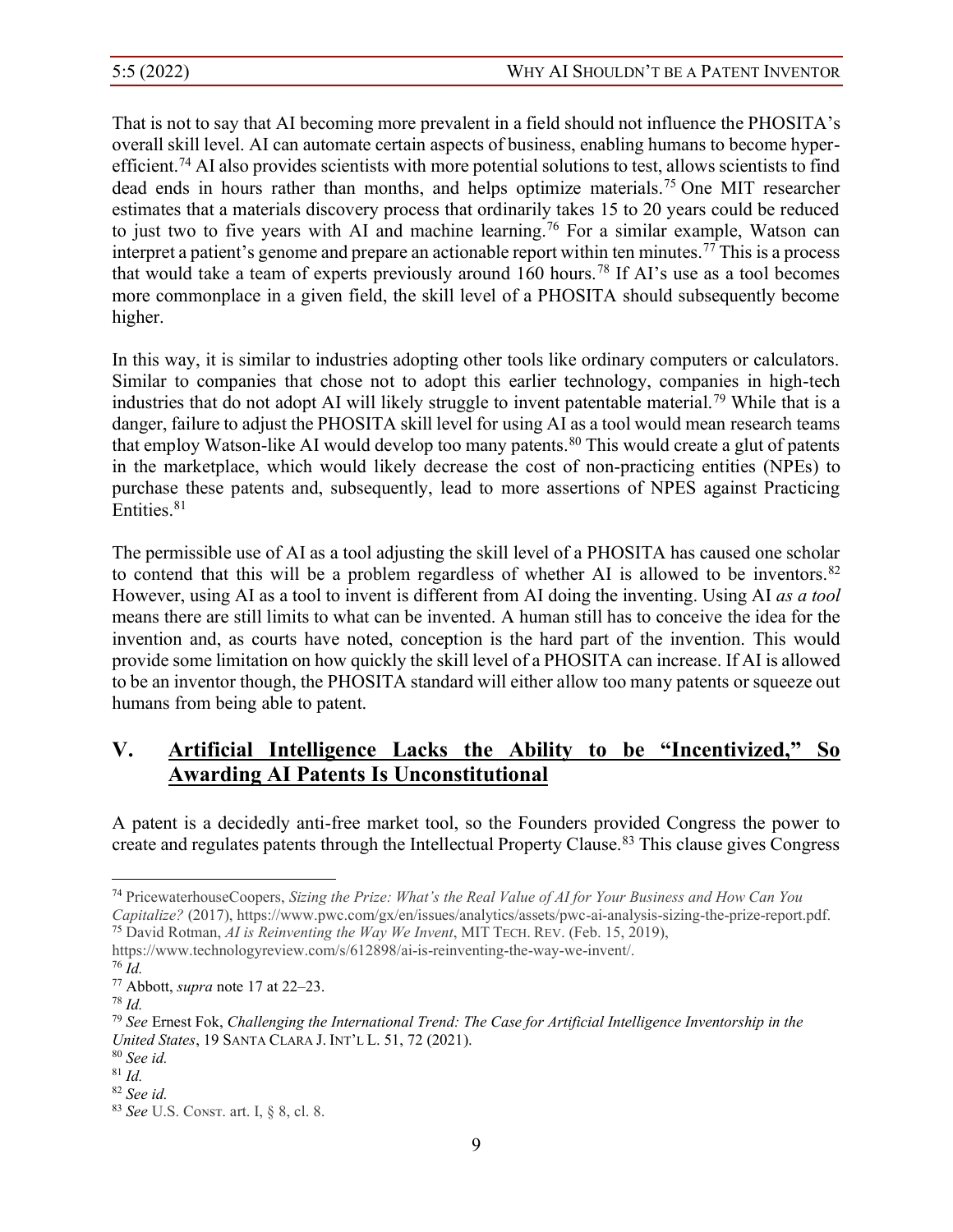the power to grant temporary monopolies to authors and inventors "to promote the progress of science and useful arts." $84$  Courts have been careful to distinguish this purpose from just rewarding an artist's labor, noting that "patent laws promote ... progress by offering inventors exclusive rights for a limited period as an incentive for their inventiveness and research efforts.<sup>785</sup>

For AI to be able to have patents granted to it, Congress needs to be able to grant patents to AI. Machines cannot be incentivized like humans through money or industry stature though, so Congress should not be able to constitutionally grant limited monopolies to AI-inventors.<sup>86</sup> Some scholars have argued that not allowing AI to be an inventor would run counter to the policy of patent law of incentivizing inventions.<sup>87</sup> This argument does have some merit; building an AIsystem is incredibly expensive and not guaranteed to succeed. For example, IBM spent \$4 billion on preparing Watson, the *Jeopardy*-winning machine that runs on 2880 processor cores and over 100 algorithms,88 to enter the healthcare industry.89 However, Watson struggled to diagnose patients and, potentially as a result, IBM has struggled to find buyers for its Watson oncology product.<sup>90</sup> Similarly, Alphabet's DeepMind project struggled commercially, with over \$2 billion invested in the project but only returning \$125 million in 2018.<sup>91</sup> DeepMind's deep reinforcement learning simply may not work in less controlled environments, meaning there is little guarantee that it will someday be worth the investment.92 AIs are certainly a risky investment, and companies may need extra incentive or reduced risk to invest in them.

Another argument that favors allowing AI-conceived inventions to be constitutionally patentable is that patent law is built to be flexible and adapt to new inventions. For example, courts' interpretation of patentable subject matter under  $\S$  101 has evolved because, to put it simply, "times change."<sup>93</sup> In *Bilski*, the Supreme Court rejected using the machine-or-transformation test as the sole criterion for determining subject-matter eligibility due to "unforeseen innovations such as computer programs."<sup>94</sup> While rejecting the claims at issue in *Bilski* on a narrow basis,<sup>95</sup> the Court explained that "Section 101 is a dynamic provision designed to encompass new and unforeseen inventions,"<sup>96</sup> and a *per se* rule would "frustrate the purposes of the patent law."<sup>97</sup> Bilski arguably demonstrates that courts are not hesitant to evolve patent law with the times.

<sup>90</sup> *Id.*

<sup>84</sup> *Id.*; *Feist Publications, Inc. v. Rural Tel. Serv. Co.*, 499 U.S. 340, 349 (1991).

<sup>85</sup> *Diamond v. Chakrabarty*, 447 U.S. 303, 307 (1980).

<sup>86</sup> Kaelyn R. Knutson, *Anything You Can Do, AI Can't Do Better: An Analysis of Conception as a Requirement for Patent Inventorship and a Rationale for Excluding AI Inventors*, 11 CYBARIS®, no. 2, art. 2, 2020, at 1, 16.

<sup>87</sup> Ben Hattenbach & Joshua Glucoft, *Patents* in an *Era of Infinite Monkeys and Artificial Intelligence*, 19 STAN. Тесн. L. Rev. 32, 43 (2015).

*A Computer Called Watson*, IBM, https://www.ibm.com/ibm/history/ibm100/us/en/icons/watson/ (last visited July 21, 2021).

<sup>89</sup> Eliza Strickland, *How IBM Watson Overpromised and Underdelivered on AI Health Care*, IEEE SPECTRUM (Apr.

<sup>2, 2019),</sup> https://spectrum.ieee.org/biomedical/diagnostics/how-ibm-watson-overpromised-and-underdelivered-onai-health-care.

<sup>&</sup>lt;sup>91</sup> Gary Marcus, *DeepMind's Losses and the Future of Artificial Intelligence*, WIRED (Aug. 14, 2019), https://www.wired.com/story/deepminds-losses-future-artificial-intelligence/. 92 *Id.*

<sup>93</sup> *Bilski v. Kappos*, 561 U.S. 593, 605 (2010). <sup>94</sup> *Id.*

<sup>95</sup> *Id.* at 609.

<sup>&</sup>lt;sup>96</sup> *Id.* (quoting *J.E.M. Ag Supply, Inc. v. Pioneer Hi-Bred Int'l, Inc.,* 534 U.S. 124, 135 (2001). <sup>97</sup> *Id.* (quoting *Chakrabarty*, 447 U.S. at 315).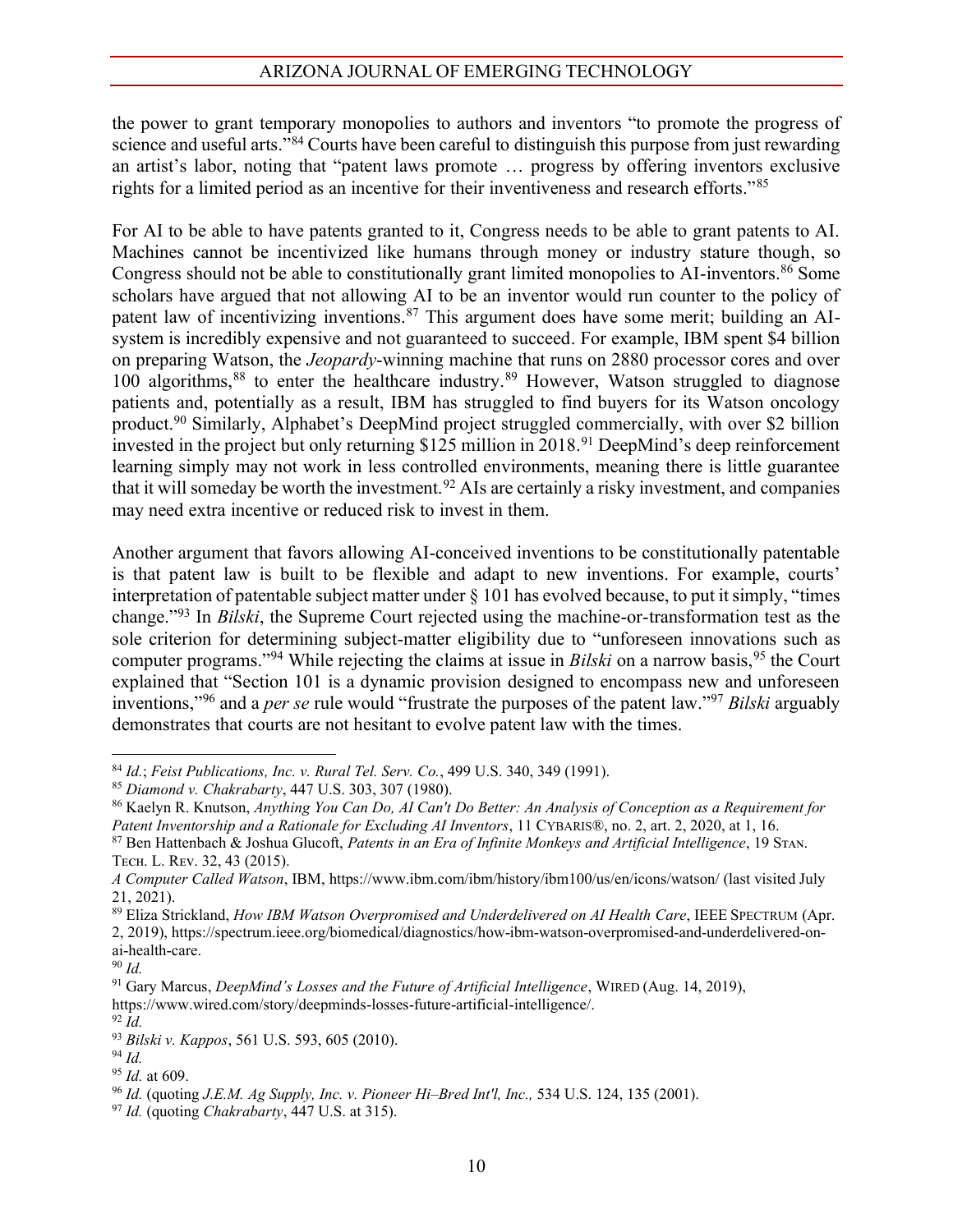However, these arguments are not persuasive. Patents are commonly thought of as an exchange where inventors invest resources in return for a limited monopoly.<sup>98</sup> The limited monopoly is, hopefully, enough to cover the research and development cost and any obstacles encountered.<sup>99</sup> This limited monopoly needs to be balanced with the ultimate goal of the patent system: "bring[ing] new designs and technologies into the public domain through disclosure."<sup>100</sup> Therefore, the exchange cannot go too far in one direction. The Constitution does not permit for anything *extra* beyond the initial limited monopoly to be provided, meaning inventions created by the initially patented invention should not be entitled to a patent on inventions their invention creates. AI can already be patented.101,102 Here, the exchange for the AI is complete once the patent is granted, giving the AI inventor a monopoly on that AI.

Further, many AI inventors likely opt out of the patent system, meaning the government should not be concerned with incentivizing AI since these inventors are not availing their AIs of the patent system. A patent is a powerful legal monopoly, so, if AI-developers choose to not patent AI or AI is not patentable, the Constitution does not provide for the incentivizing of developers to create more AI. It is hard to tell how many inventors are opting out of the patent system, since the alternative is trade secret protection, which, by its nature, is hard to quantify. However, the high rate of scientific publications to patents indicates there is much scientific discovery around AI occurring without patents.103 This means that there is a lot of research and development occurring around AI and the AI field; it just is not resulting in patentable inventions.

There are numerous reasons why AI-inventors would not want to patent their inventions. Trade secret protection is often preferred to patent protection because it is cheaper and quicker to obtain and can extend to ideas that are not patentable.<sup>104</sup> For example, software is generally thought of as "disclosing," or easy to reverse-engineer.<sup>105</sup> Therefore, software is "expensive to create but relatively easy to reproduce," so software developers are more inclined to try for patent protection.<sup>106</sup> However, AI is often hard or impossible to reverse-engineer. It is often referred to

<sup>98</sup> See generally Alexander J. Kasner, *The Original Meaning of Constitutional Inventors: Resolving the Unanswered Question of the* Madstad *Litigation*, 68 STAN. L. REV. ONLINE 24, 29 (2015).

<sup>99</sup> *See* Dr. Shlomit Yanisky Ravid & Xiaoqiong (Jackie) Liu, *When Artificial Intelligence Systems Produce Inventions: An Alternative Model for Patent Law at the 3a Era*, 39 CARDOZO L. REV. 2215, 2239 (2018).

<sup>100</sup> *See Bonito Boats, Inc. v. Thunder Craft Boats, Inc.*, 489 U.S. 141, 151 (1989).

<sup>101</sup> U.S. Patent and Trademark Office, *Inventing AI: Tracing the Diffusion of Artificial Intelligence with U.S. Patents*, https://www.uspto.gov/sites/default/files/documents/OCE-DH-AI.pdf (2020) (finding the number of annual AI patent applications to increase over 100% from 2002 to 2018); *see also* US Patent No 5,659,666.

<sup>&</sup>lt;sup>102</sup> An argument could be made comparing this to Congress increasing the duration of a patent or copyright, which courts have found no constitutional issues with. *See, e.g.*, *Eldred v. Ashcroft*, 537 U.S. 186, 201–02 (2003).

However, when just extending the patent duration, Congress is redefining what they have interpreted "limited times" to be. Here, Congress would be redefining what it means to incentivize inventors, a much more radical change.

<sup>103</sup> *See* World Intellectual Prop. Org., *WIPO Technology Trends 2019: Artificial Intelligence* 39 (2019). The ratio of scientific publications to patents stood at eight papers per patent in 2010. *Id.* This number has decreased in recent years though. *Id.*

<sup>104</sup> Mark A. Lemley, *The Surprising Virtues of Treating Trade Secrets As IP Rights*, 61 STAN. L. REV. 311, 313 (2008).

<sup>105</sup> Tabrez Y. Ebrahim, *Artificial Intelligence Inventions & Patent Disclosure*, 125 PENN ST. L. REV. 147, 184 (2020).

<sup>106</sup> *Id.*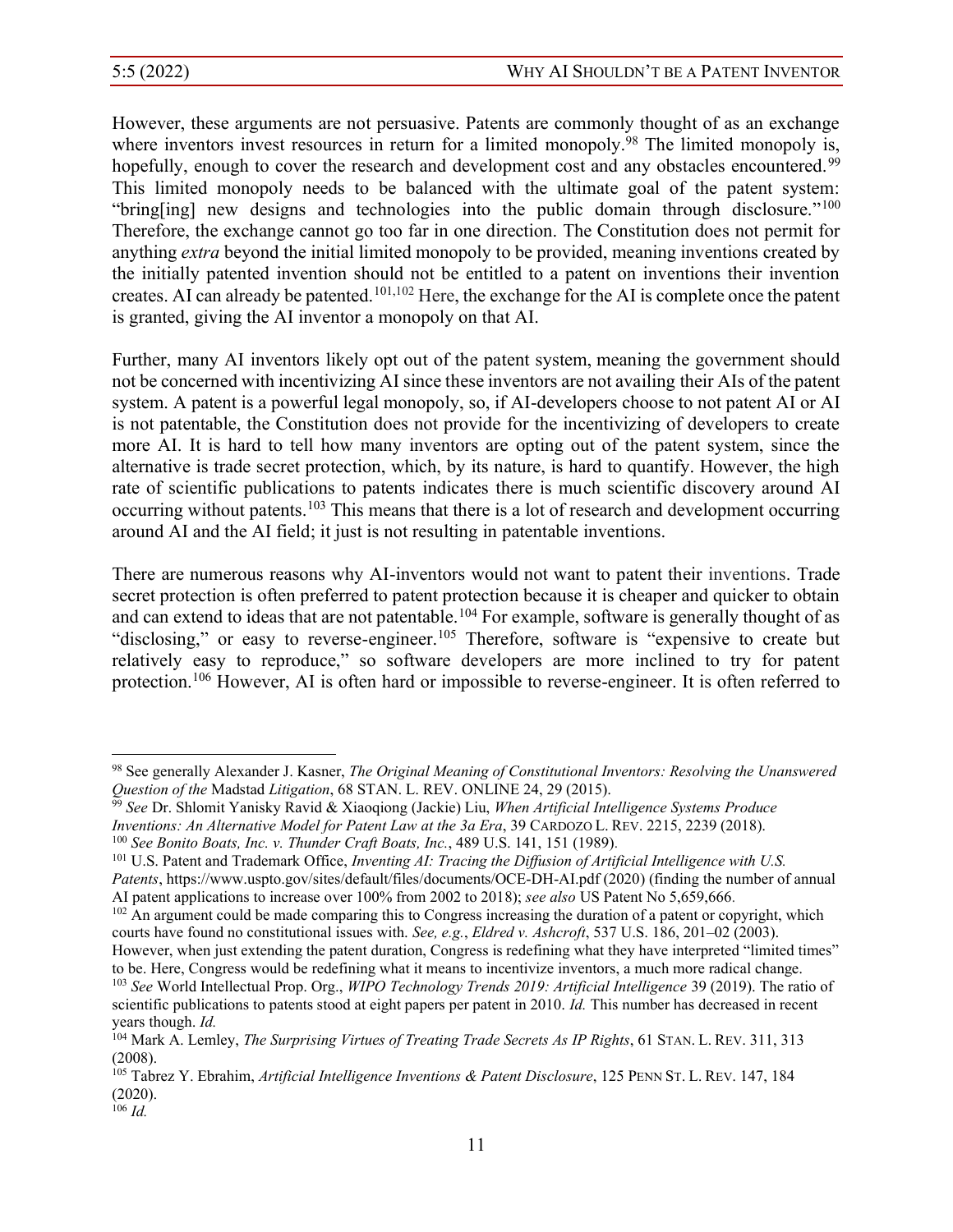as a black-box since it is so opaque.<sup>107</sup> Thus, there is little incentive for AI-developers to seek patent protection when it is inherently protected.

Even if AI-developers wanted to seek a patent, many AI systems are not patentable because they deal with the mere application of algorithms. <sup>108</sup> Therefore, the patent system should not concern itself with incentivizing the development of AI because it inherently exists outside the patent system. *Alice Corporation v. CLS Bank International* provides the test for patentability, which AIs likely fail. In *Alice*, the Supreme Court was tasked with determining if a patent that was directed at a "computerized scheme for mitigating settlement risk—*i.e.*, the risk that only one party to an agreed-upon financial exchange will satisfy its obligation."<sup>109</sup> The computer scheme at issue worked through using a computer as an intermediary and creating shadow credit and debit records to reflect the real accounts of institutions.<sup>110</sup> The computer would update these accounts in realtime and would only allow the transaction to complete when the transacting party had enough money to satisfy their obligation.<sup>111</sup>

To settle the question regarding whether a computer system is patentable, the *Alice* Court asks, "Is there a claim relating to a patent-ineligible abstract idea?"<sup>112</sup> If the answer to this question is yes, then the next question becomes, "Is there anything more to this claim?"<sup>113</sup> The second question in the test is searching for an "inventive concept," or "an element or combination of elements that is sufficient to ensure that the patent in practice amounts to significantly more than a patent upon the [ineligible concept] itself." $114$  In affirming the denial of the patent application, Justice Thomas wrote for the court:

These cases demonstrate that the mere recitation of a generic computer cannot transform a patent-ineligible abstract idea into a patent-eligible invention. Stating an abstract idea while adding the words 'apply it' is not enough for patent eligibility... Stating an abstract idea while adding the words "apply it with a computer" simply combines those two steps, with the same deficient result. Thus, if a patent's recitation of a computer amounts to a mere instruction to "implemen[t]" an abstract idea on... a computer, that addition cannot impart patent eligibility. <sup>115</sup>

Unfortunately for many AI-inventors, their AI systems often do little more than apply an algorithm. For example, in *PUREPREDICTIVE, Inc. v. H20.AI, Inc.*, the defendant was trying to patent an AI designed "to generate a predictive ensemble in an automated manner ... with little or no input from a user or expert."<sup>116</sup> The district court characterized the method as performing

<sup>&</sup>lt;sup>107</sup> AI is often referred to as a "black-box," since it is so opaque. See generally Yavar Bathaee, *The Artificial Intelligence Black Box and the Failure of Intent and Causation*, 31 HARV. J.L. & TECH. 889, 901 (2018).  $^{108}$  Kristen Osenga, *Changing the Story: Artificial Intelligence and Patent Eligibility*, JUST SECURITY (Oct. 25,

<sup>2021),</sup> https://www.justsecurity.org/78727/changing-the-story-artificial-intelligence-and-patent-eligibility/. 109 *Alice Corp. Pty. v. CLS Bank Int'l,* 573 U.S. 208, 213-14 (2014).

<sup>110</sup> *Id.*

<sup>111</sup> *Id.*

<sup>112</sup> *Id.* at 217.

<sup>113</sup> *Id.*

 $114$  *Id.* at  $217-18$ . <sup>115</sup> *Id.* at 223.

<sup>116</sup> No. 17-CV-03049-WHO, 2017 WL 3721480, at \*1 (N.D. Cal. Aug. 29, 2017).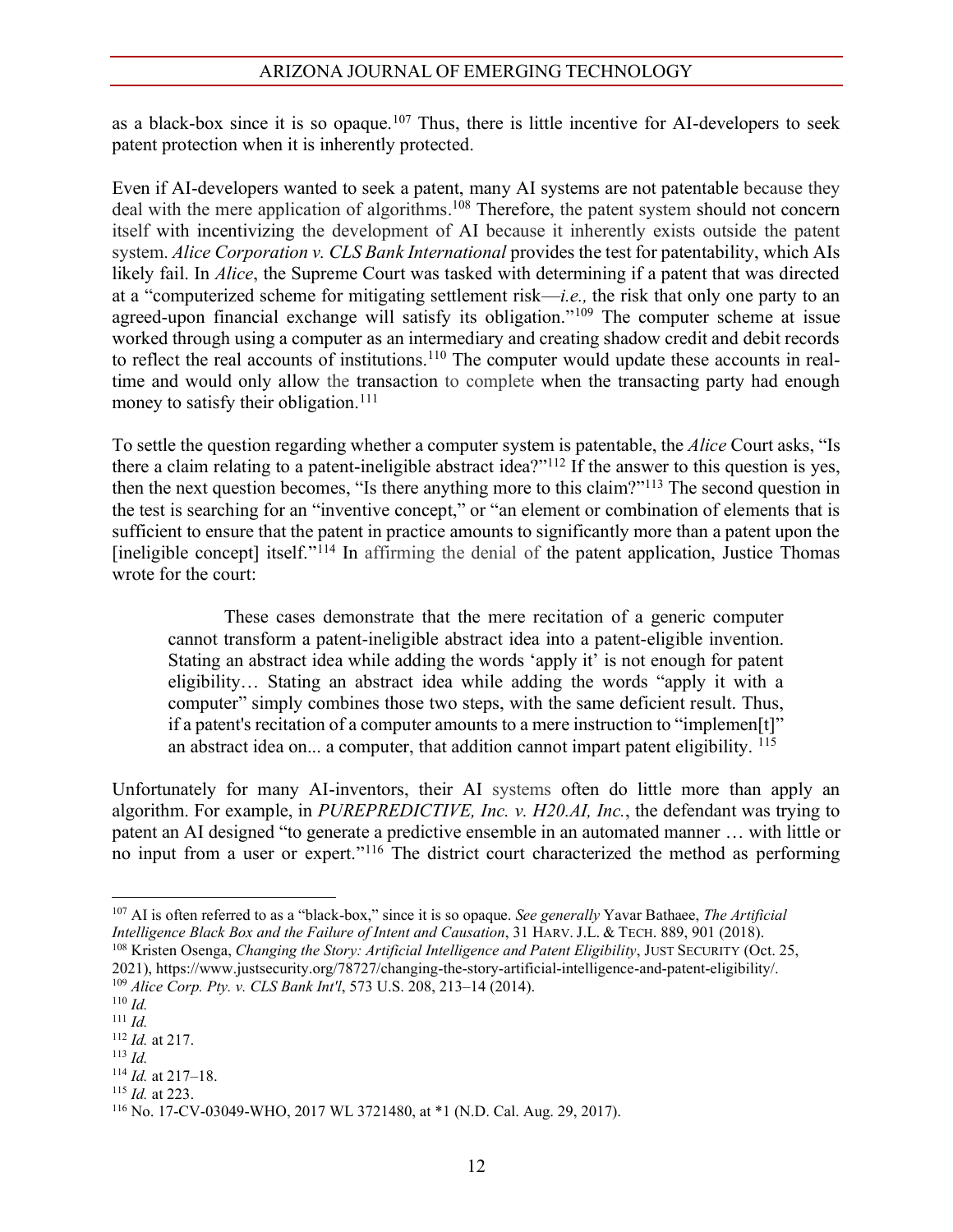predicative analysis in three steps:  $(1)$  receive data and generate "learned functions;"  $(2)$  evaluate the effectiveness of the learned functions and create a rule set for additional data input; (3) select the most effective rule set for additional data input.<sup>117</sup> The court determined that the claims were "directed to the patent-ineligible abstract concept of testing and refining mathematical algorithms."<sup>118</sup> Then, despite the patent at issue seemingly claiming an advanced AI, the court ruled that the claims at issue did not "show an inventive concept sufficient to transform its claim" and denied the claim.<sup>119</sup>

*Ex Parte Joerg Mitzlaff* is another example of AI being unpatentable under *Alice*. <sup>120</sup> In *Mitzlaff*, the claims at issue were directed towards a "computer-implemented method" that "establish[ed] a communication session between a user of a computer implemented marketplace and a computer implemented conversational agent associated with the marketplace that is designed to stimulate a conversation with the user to gather listing information."<sup>121</sup> The Patent Trial and Appeal Board (PTAB) agreed with the Examiner that the claim was directed to a form of "shopping support." $122$ The patent was ultimately denied because the claim was "directed to merely *using* the recited computer-related elements to implement the underlying abstract idea, rather than being limited to any particular advances in the computer-related elements."<sup>123</sup> *PUREPREDICTIVE* and *Mitzlaff* demonstrate that AI often only implement an abstract idea and thus are not patentable under *Alice*. While some commentators have argued that *Alice* goes too far,<sup>124</sup> it is well-established law. Under *Alice*, many AI systems are not patentable, and the Constitution does not set up for courts to incentivize unpatentable inventions. Since AI takes place outside of the patent system, there is no basis for Congress to work to protect AI's inventions.

Also, there is evidently already incentive for tech companies to develop AI. Currently in the US, AI cannot be named as an inventor on patents.<sup>125</sup> This fact did not stop companies from spending \$37.5 billion on AI software and hardware in 2018, a figure which is expected to grow to \$97.9 billion by 2023.<sup>126</sup> While there is always some incentive to invent, the large investment in AI indicates that there is already a socially adequate amount of incentive to invent AI. This incentive likely results from there being significant profitable activity stemming from AI that is not invention conception. For example, Watson can analyze patients' genomes and provide treatment recommendations.127 This is non-innovative activity that can lead to further patentable inventions.128 Further, the few AI-conceived inventions can be protected by trade secret if necessary. It is therefore disingenuous to say that there is no to little incentive for developers to create AI.

https://adtmag.com/articles/2019/09/04/ai-spending.aspx.

127Abbott *supra* note 17, at 32

<sup>128</sup> *Id.*

<sup>117</sup> *Id.*

<sup>118</sup> *Id.* at \*5.

<sup>119</sup> *Id.* at \*7.

<sup>120</sup> *Ex Parte Joerg Mitzlaff*, Appeal No. 2016-003447 (P.T.A.B. Mar. 29, 2018).

<sup>121</sup> *Id.*

 $\frac{122}{123}$  *Id.* (emphasis in original).

<sup>123</sup> *Id.* (emphasis in original). 124 *See, e.g.*, Brian Higgins, *The Role of Explainable Artificial Intelligence in Patent Law*, 31 INTELL. PROP. & TECH. L.J. 3, 7 (2019). 125 *See generally Thaler v. Hirshfeld*, No. 120CV903LMBTCB, 2021 WL 3934803, at \*1 (E.D. Va. Sept. 2, 2021).

<sup>&</sup>lt;sup>126</sup> Richard Seeley, *Global Spending on AI Systems to Hit \$98 Billion by 2023 – IDC*, ADTMAG (Sept. 9, 2019),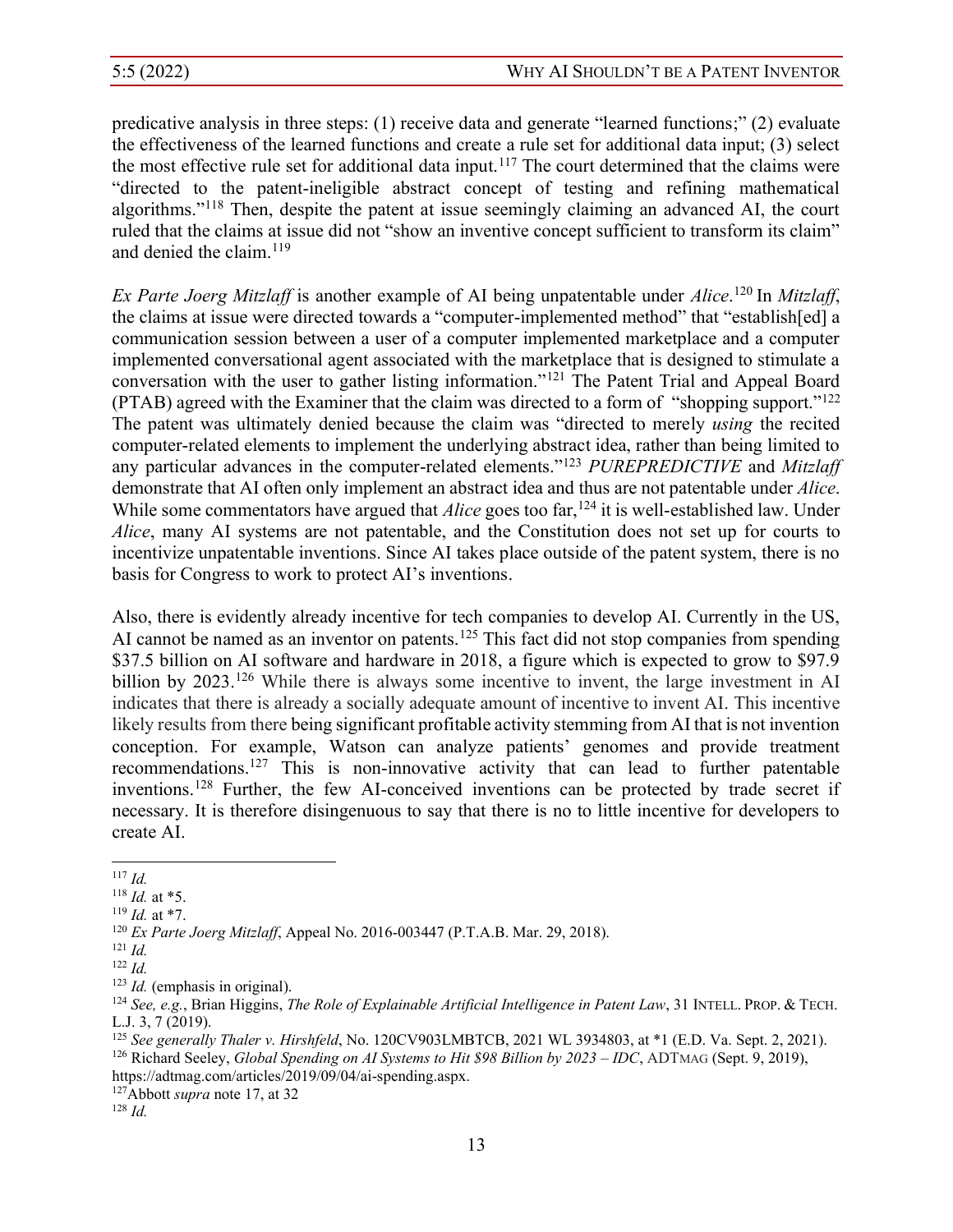Since AIs cannot be incentivized, the only incentivizing being done by allowing AI-created inventions is encouraging people to make more, better AIs and encourage them to direct their AIs towards innovation, thus increasing the overall *rate* of innovation. It is a very narrow but important distinction. The Constitution does not explicitly provide Congress the power to grant limited monopolies *for the acceleration* of innovation. Courts would have to take a more expansive view of the IP clause to allow it. However, courts have noted that "the drafters mandated a specific mode of accomplishing the particular authority granted [to create patents],"<sup>129</sup> suggesting that Congress should read the Intellectual Property Clause narrowly. Therefore, allowing AI-inventions to be patented to increase the incentivization of invention of AIs is unconstitutional and should not happen.

## **VI. Allowing AIs to Patent Invention Would Open the Door for Otherwise Copyrightable Material Produced by AI to Receive Protection**

Similarly, if AIs were allowed to be inventors, a push to have AI-produced work be copyrighteligible would happen using similar logic. The Copyright  $Act^{130}$  grants a copyright for any "original work . . . of authorship fixed in any tangible medium of expression"<sup>131</sup> but does not detail the requirements for authorship.132 Currently, federal courts and Congress have yet to address if artificial intelligence can be the author of copyrighted material.<sup>133</sup> For now, federal courts defer to the Copyright Office, which has the Human Authorship Requirement.134 This Requirement is detailed in the *Compendium* and explains that the Copyright Office "will register an original work of authorship, provided that the work was created by a human being." $135$ 

However, federal courts deferring to the Copyright Office likely will not suffice in the near future. Nor should they defer. At best, the Copyright Office's policy has shaky underpinnings. The Copyright Office cites to the famous *Trade-Mark Cases*<sup>136</sup> for the Human Authorship Requirement, not a copyright case. Copyrights and trademarks are not interchangeable, and they have different constitutional bases. Also, the *Compendium* is careful to state in its introduction that it "does not override any existing statute or regulations," and "[t]he policies and practices set forth in the *Compendium* do not in themselves have the force and effect of law."

Therefore, the *Compendium* will likely not suffice as justification for much longer since there are increasing amounts of AI-generated otherwise-copyrightable works. In 1984, a computer system named Racter wrote the book *The Policeman's Beard is Half Constructed*.<sup>137</sup> Similarly, Forbes

<sup>129</sup> *Figueroa v. United States*, 66 Fed. Cl. 139, 149 (2005), aff'd, 466 F.3d 1023 (Fed. Cir. 2006)

<sup>&</sup>lt;sup>130</sup> The Copyright Act of 1976, Pub. L. No. 94-553, 90 Stat. 2541 (1976) (codified as amended at 17 U.S.C. §§ 101-810 (2012)).

<sup>131</sup> 17 U.S.C. § 102.

<sup>132</sup> 17 U.S.C. § 101; Victor M. Palace, *What If Artificial Intelligence Wrote This? Artificial Intelligence and Copyright Law*, 71 FLA. L. REV. 217, 227 (2019).

 $133$  *Id.* at 227 ("In sum, Congress and the federal courts have yet to address the issue of copyright ownership for works made by autonomous artificial intelligence.").

<sup>134</sup> U.S. COPYRIGHT OFFICE, COMPENDIUM OF U.S. COPYRIGHT OFFICE PRACTICES § 306 (3d ed. 2017), https://www.copyright.gov/comp3/docs/compendium.pdf [https://perma.cc/RY7T-G6KE]. <sup>135</sup> *Id.*

<sup>136</sup> *In re Trade-Mark Cases*, 100 U.S. 82, 94 (1879). 137 Palace, *supra* note 132, at 221.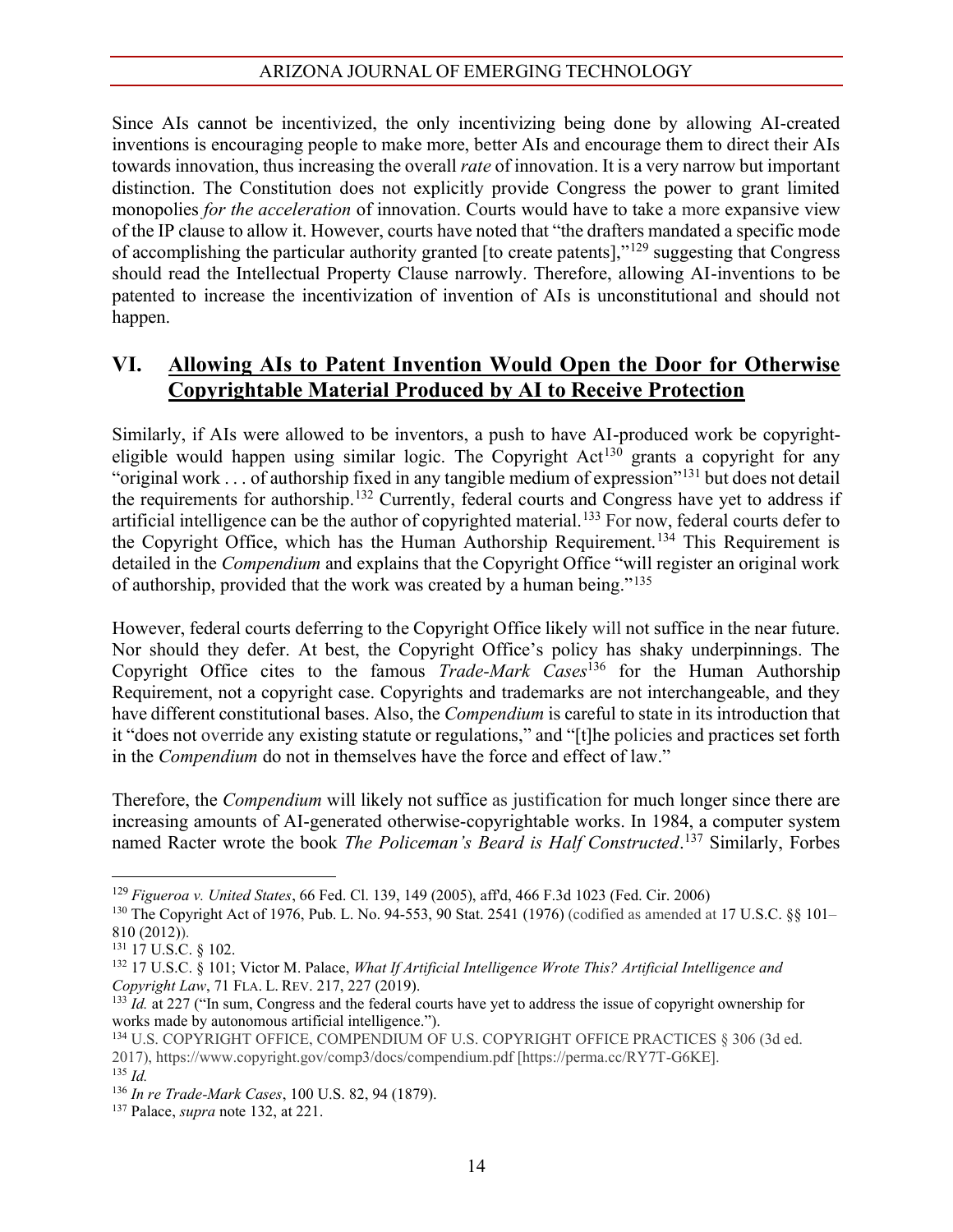uses AI to write short articles for their website.<sup>138</sup> AIs and algorithms are becoming so prevalent that the Neukom Institute for Computational Science at Dartmouth College announced a "Turing Test in Creativity," the first short story prize for algorithms.<sup>139</sup> It is not long before federal courts will be forced to address the issue.

Copyright would likely be forced to follow patent law and allow AIs to be listed as authors if AIs are allowed to be inventors on patents because the Supreme Court has noted the "historic kinship" between patent and copyright law.140 This kinship likely stems from their shared basis in the IP clause.<sup>141</sup> While the Supreme Court has cautioned "in applying doctrine formulated in one area to the other," $142$  lower courts often fail to heed this warning.<sup>143</sup> Since *Sony*, 37 opinions have cited this "historic kinship," and few of these opinions consider if there actually are doctrinal similarities that justify expanding a rule from one field into the other.<sup>144</sup> Further, since 1984, none have "both considered the rationale and heeded the caution when extending a rule in a new legal context."<sup>145</sup> Therefore, it is likely that, if AI were allowed to be the inventor for patents, they would also be allowed to be authors for copyrighted works.

A few problems would arise with courts allowing AI to author works. The Copyright Act's purpose is not "to secure a fair return for an 'author's' creativity."<sup>146</sup> Rather, the Act's "ultimate aim" is "to stimulate artistic creativity for the general public good."<sup>147</sup> However, AI cannot be incentivized,  $148$  so any works that AI produce should be outside the scope of the Copyright Act.<sup>149</sup> This is a heightened concern with the Copyright Act because copyrighting uncopyrightable works implicates free speech concerns. Further, the length of copyright protection for an author is generally tied to the life of the author or joint authors.<sup>150</sup> AI has an infinite life though since it is a

<sup>138</sup> Narrative Science, *EPS Estimates Down for J.M. Smucker in Past Month*, FORBES (Oct. 12, 2015, 4:00 PM), https://www.forbes.com/sites/narrativescience/2015/10/12/eps-estimates-down-for-j-m-smucker-in-pastmonth/?sh=4a0f6c547595. The same AI is used to make articles for the Big 10 Conference Network. Steve Lohr, *In*

*Case You Wondered, a Real Human Wrote This Column*, N.Y. TIMES (Sept. 10, 2011),

http://www.nytimes.com/2011/09/11/business/computer-generated-articles-are-gaining-traction.html.

<sup>&</sup>lt;sup>139</sup> James Bridle, *Robots that Write Fictions? You Couldn't Make It Up*, THE GUARDIAN (Aug. 10, 2015, 6:00 AM), https://www.theguardian.com/books/2015/aug/10/robots-that-write-fiction-you-couldnt-make-it-up.<br><sup>140</sup> See Sony Corp. of Am. v. Universal City Studios, Inc., 464 U.S. 417, 439 (1984).

 $141$  *Id.* at 439 n. 19 ("We have consistently rejected the proposition that a similar kinship exists between copyright law and trademark  $law[.]$ ")...

<sup>142</sup> *Id.*

<sup>143</sup> David W. Barnes, *Abuse of Supreme Court Precedent: The "Historic Kinship"*, 16 CHI.-KENT J. INTELL. PROP. 85, 86±87 (2016).

<sup>144</sup> *Id.* at 87.

<sup>145</sup> *Id.*

<sup>146</sup> *Twentieth Century Music Corp. v. Aiken*, 422 U.S. 151, 156 (1975).

<sup>147</sup> *Id.*; *see also* U.S. CONST. art. I, § 8, cl. 8.

<sup>&</sup>lt;sup>148</sup> See Section V.<br><sup>149</sup> See Daniel Schönberger, *Deep Copyright: Up - and Downstream Ouestions Related to Artificial Intelligence (AI)* and Machine Learning (ML), in DROIT D'AUTEUR 4.0 / COPYRIGHT 4.0, 145–73 (2018) ("Robots do not need protection, because copyright's incentives for creativity will and naturally must remain entirely unresponded to by them.").

 $150$  17 U.S.C. § 302(a) (2018) ("Copyright... endures for a term consisting of the life of the author and 70 years after the author's death."); 17 U.S.C.  $\S 302(b)$  (2018) ("In the case of a joint work, ... the copyright endures for a term consisting of the life of the last surviving author and 70 years after such last surviving author's death."); Daryl Lim, *Ai* & *Ip: Innovation* & *Creativity in an Age of Accelerated Change*, 52 AKRON L. REV. 813, 839–40 (2018).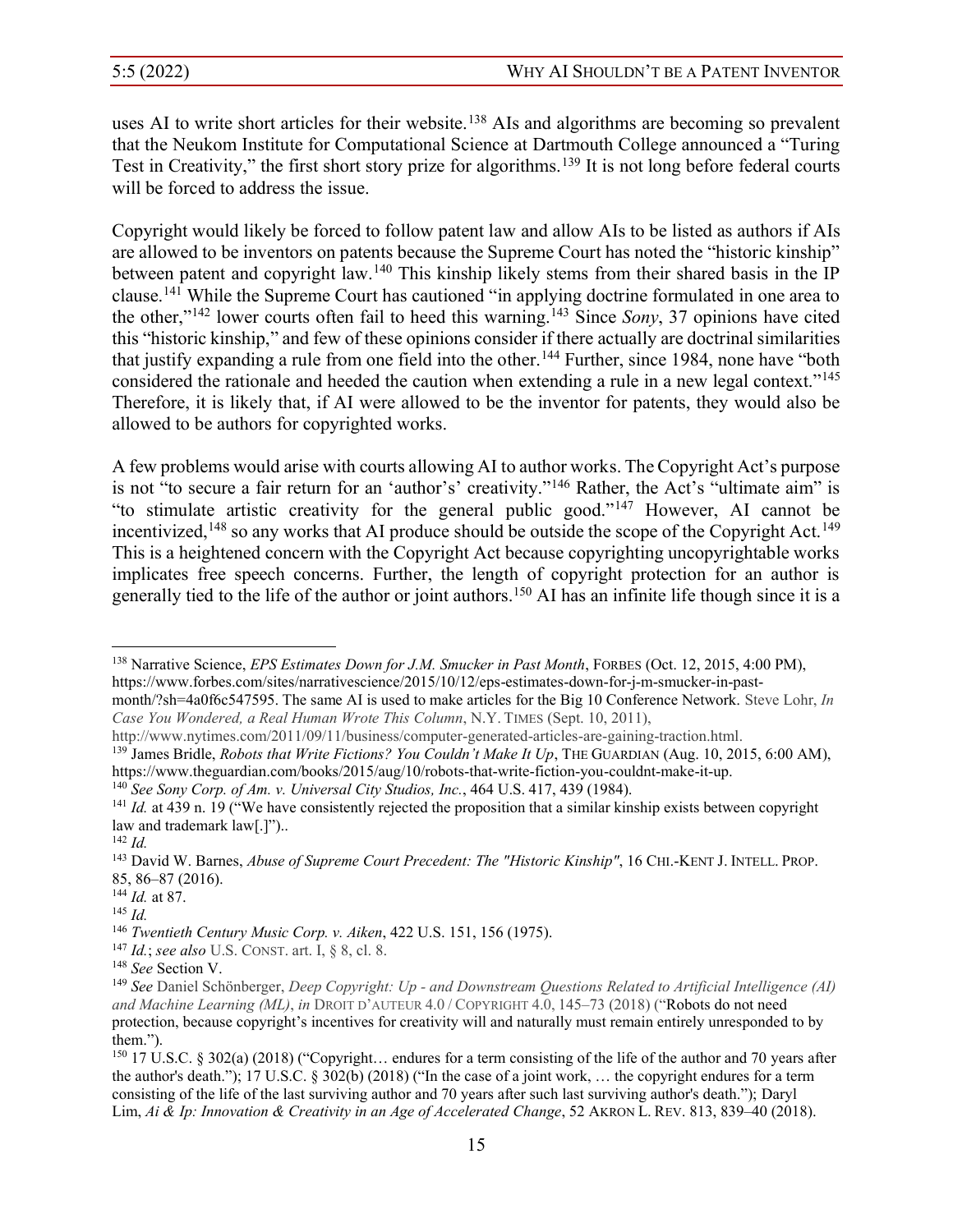computer. Therefore, would AI-written works have copyrights that last forever?<sup>151</sup> If so, a copyrighted work would never be donated to the public. This would violate the "exchange" that is envisioned under the IP system. These are problems that need to be addressed before AI should be allowed to produce copyrighted material.

## **VII. Other Non-Human Entities Would Also Likely Push for Their Works to Receive Intellectual Property Protection**

Another problem with allowing AIs to be an inventor on patents is that other non-human entities may push for intellectual property protection using similar logic. Numerous commentators have expressed concerns that, if AIs are allowed to be an inventor, other IP rules preventing non-humans from creating copyrights or patents would need to be addressed.152 Allowing AI to be an inventor could open the floodgates on who is capable of creating a creative work. For example, the Federal Circuit has declared. "[O]nly natural persons can be 'inventors"<sup>153</sup> and in a case regarding the first to conceive an idea, noted that "people conceive, not companies."<sup>154</sup> Corporations, who have many of the same problems as AI about inventing, would likely push to be listed as creators for patents and copyrights.

Caselaw preventing animals from creating copyrightable materials would need to be revisited as well. The most notable example of this caselaw is the "Monkey Selfie" case.<sup>155</sup> In *Naruto v. Slater*, the copyright at issue was a book published of selfies that a monkey had taken.156 Naruto, a macaque living on a reserve, took a camera that a wildlife photographer had left unattended and took selfies with it.<sup>157</sup> PETA filed suit against the book's publishers, alleging copyright violation on behalf of Naruto.158 The Ninth Circuit Court of Appeals held that Naruto and all other animals lacked statutory standing under the Copyright Act.<sup>159</sup> In dicta, the court noted that, as a matter of statutory interpretation, since animals are not expressly authorized to have standing, they do not have standing.<sup>160</sup> The court also pointed to other text in the Copyright Act for support, such as the terms "children," "grandchildren," "legitimate," "widow," and widower," that "imply humanity."

Despite this statutory language, if AI inventions were to become patent eligible, companies, animals, and other creators that cannot currently file for intellectual property rights would likely try to have their works protected. Many arguments that apply to why these creators cannot get intellectual property rights also apply to AI systems obtaining patents, so these arguments would

<sup>&</sup>lt;sup>151</sup> One solution could be to treat it as a pseudonymous or anonymous work under 17 U.S.C. § 302(c). This means that the copyright would last for 95 years after the year of first publication. *Id.* However, this would need to be addressed by Congress.

<sup>152</sup> *See*, generally, Briana Hopes, *Rights for Robots? U.S. Courts and Patent Offices Must Consider Recognizing Artificial Intelligence Systems As Patent Inventors*, 23 TUL. J. TECH. & INTELL. PROP. 119, 130 (2021).

<sup>&</sup>lt;sup>153</sup> Beech Aircraft Corp. v. EDO Corp., 990 F.2d 1237, 1248 (Fed. Cir. 1993) (citing 35 U.S.C. §§ 115–118).<br><sup>154</sup> New Idea Farm Eauip. Corp. v. Sperry Corp., 916 F.2d 1561, 1566 n.4 (Fed. Cir. 1990).

<sup>155</sup> *See Naruto v. Slater*, 888 F.3d 418 (9th Cir. 2018).

<sup>156</sup> *Id.* at 420. 157 *Id.*

<sup>158</sup> *Id.*

<sup>159</sup> *Id.*

<sup>160</sup> *Id.* Interestingly enough, animals do have Article III standing. *See Cetacean Cmty. v. Bush*, 386 F.3d 1169, 1176 (9th Cir. 2004).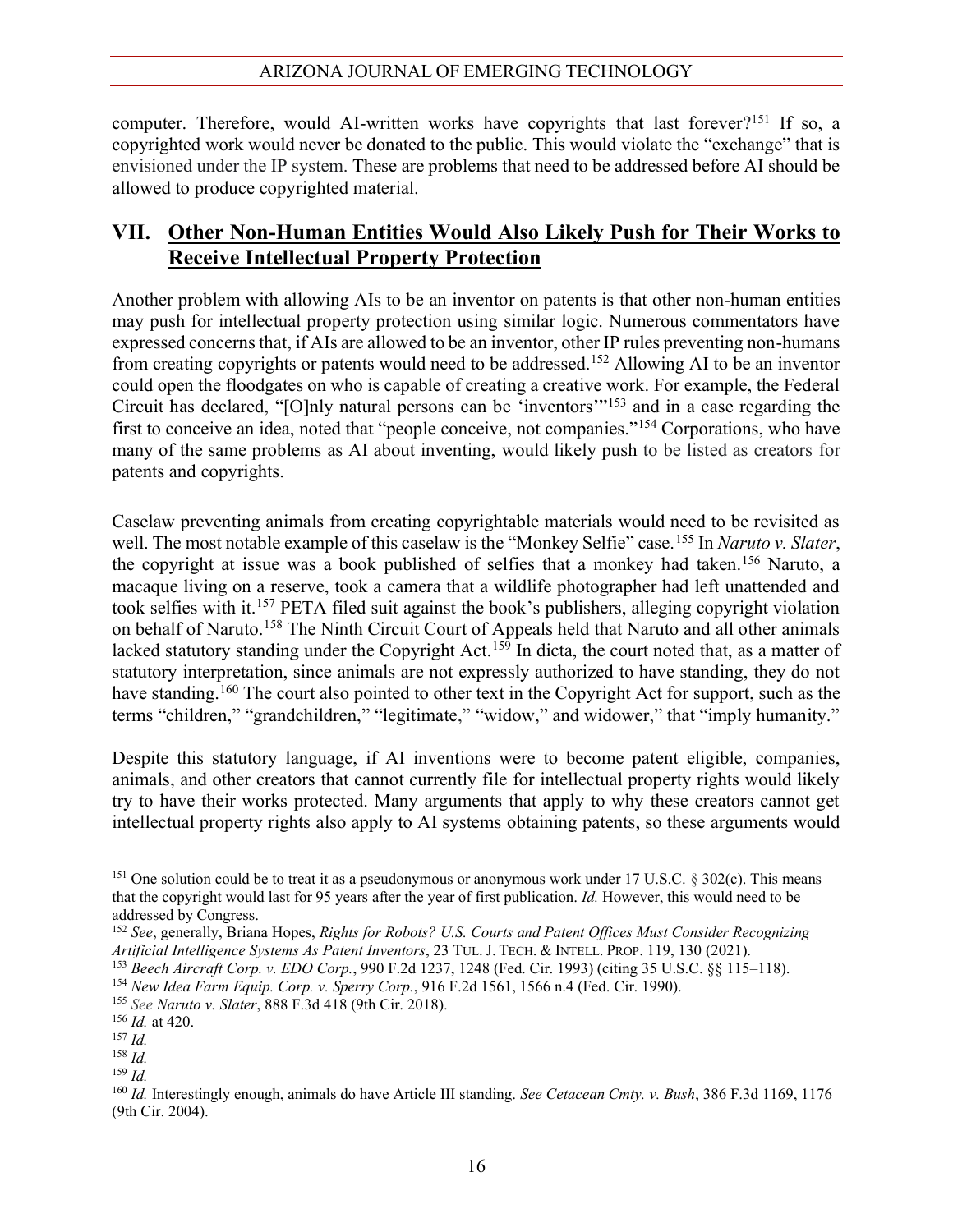be undercut. This could lead to a total revamping of the patent system as animals and corporations would rush to get their creation patented, resulting in more frivolous patent application and less donated to the public domain.

# **VIII.** If AI's Inventions are Allowed to be Patented, Problems Would Arise **with Determining Who Is Entitled to the Patent**

If AI was allowed to be an inventor, an important issue would develop with who ultimately owns, or is assigned, the patents of the AI-invented devices. Possible options include an AI's owner, the software programmers who programmed the AI, an investor, the data supplier who exposed the AI to the data that it taught itself from, the trainers who checked the AI system's results and corrected the AI system's processes, the AI system itself, or the end-user.<sup>161</sup> There is merit to awarding the patent to each respect stakeholder, but there are problems associated with each.

There are numerous problems associated with having an AI own the patent. For AI to own property, it would need to have personhood. There is some precedent in other legal systems; in 2017, Saudi Arabia became the first country to recognize a robot as a citizen but was criticized heavily for it.<sup>162</sup> However, while what it means to have personhood is a hotly contested issue, here, it is not debatable that AIs do not have personhood. Whatever criteria is used to define a "person," AI lacks it. AIs lack a soul,<sup>163</sup> a consciousness,<sup>164</sup> a free will,<sup>165</sup> and feelings.<sup>166</sup> AI owning a patent would also create numerous standing issues. These issues include, but are not limited to, determining who enforces the AI's rights, what remedies should be granted when those rights are aggrieved, and determining what other rights that AI should be granted.<sup>167</sup> It would create an unusual situation where a piece of property, the AI, owns property itself. For likely many reasons, this proposal does not seem often suggested by commentators.

Another option for AI-invention is assigning rights to an AI's owner, which is not necessarily the person who developed the AI system. An AI developer could sell their AI to someone else. Investing rights in the AI's owner would be consistent with how other personal property is treated.<sup>168</sup> However, an owner may have little role in an AI's invention besides licensing a

<sup>161</sup> *See* Ravid & Liu, *supra* note 99, at 2232 (2018) (explaining the various stakeholders in AI Inventions); Abbott, *supra* note 45, at 1114.

<sup>162</sup> *See, e.g.,* Andrew Griffin, *Saudi Arabia Grants Citizenship to a Robot for the First Time Ever*, INDEP. (Oct. 26, 2017, 2:31 PM), http://www.independent.co.uk/life-style/gadgets-and-tech/news/saudi-arabia-robot-sophiacitizenship-android-riyadh-citizen-passport-future-a8021601.html (noting criticism of Saudi Arabia for extending

rights to a robot that women did not have).<br><sup>163</sup> Lawrence B. Solum, *Legal Personhood for Artificial Intelligences*, 70 N.C. L. REV. 1231, 1262–63 (1992). <sup>164</sup> *Id.* at 1264-66.

<sup>&</sup>lt;sup>165</sup> *Id.* at 1272–74.

 $166$  *Id.* at 1269–71. That said, a legal person is a broader term than can encompass entities such as corporations and governments. *Id.* at 1239. However, this is perhaps due to their nexus to contractual relationships and interests. *See* Stephen M. Bainbridge, *Community and Statism: A Conservative Contractarian Critique of Progressive Corporate Law Scholarship Progressive Corporate Law*, 82 CORNELL L. REV. 856, 859–61 (1997) (discussing the "Nexus of Contracts" theory). AI lacks this contractual nexus.

<sup>&</sup>lt;sup>167</sup> Palace, *supra* note 132, at 233–34.

 $168$  Abbott, *supra* note 45, at 1114–15.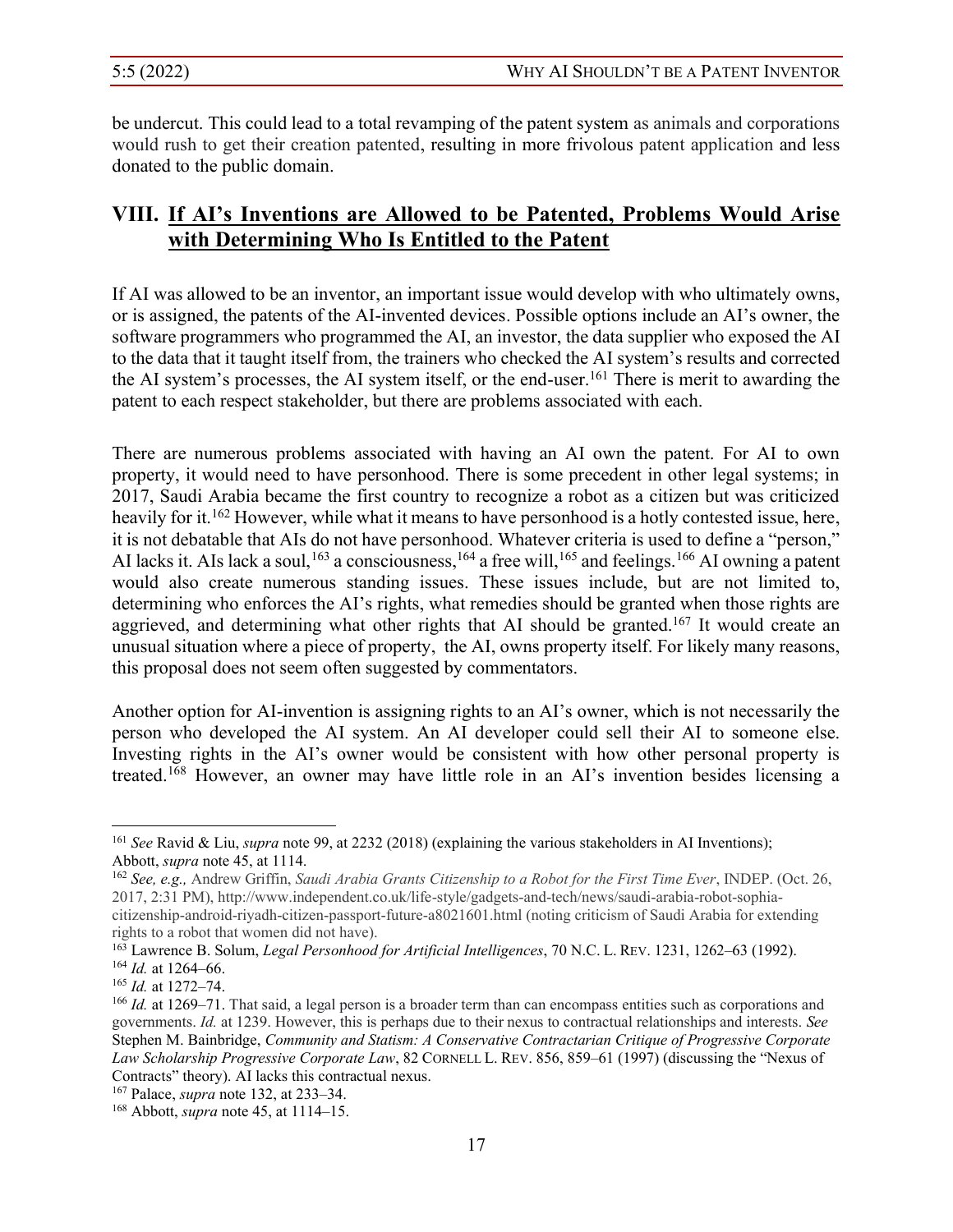purchased computer, so granting them a patent would be unfair.169 Further, assigning an AI system's inventions to the AI's owner might reduce the annual number of inventions because AI end users would be less inclined to seek out AI to invent their idea, knowing that they would not be entitled to anything that the AI invented.<sup>170</sup> For the patent system, which is designed to promote inventive activity, this would be counter-intuitive.

The assumed answer for most would likely be to assign an AI's patents to the AI's programmer. However, there are numerous problems to this approach. First, it is not equitable for AI-developers to hold patents for inventions their AI creates. That is because AIs, or at least the deep-learning ones responsible for inventions, are not necessarily programmed to invent. The AI systems are not just following their code; they are *trained* to invent.<sup>171</sup> The programmer's role is therefore similar to the role of a parent of an inventor: "aid[ing] in the conception of the entity that creates the work, rather than creating the work themselves."<sup>172</sup> There is a large leap from selecting training data to train an AI to event to performing the inventive step required for a patentable invention. Just as parents should not claim the inventions of their child, AI programmers should not claim the work of AI.

An example of AI being trained is AlexNet, an AI image recognition system designed to recognize pastries at checkout.<sup>173</sup> To train AlexNet to identify pastries, the software was not simply programmed with different images of pastries.174 Pastries can change shape or look slightly different, and an AI may not be able to recognize it.<sup>175</sup> Instead, the AI was shown new images of pastries, and if the software was incorrect, the software would "adjust the connections between its layers of neurons" until it was correct.<sup>176</sup> Thus, if a new pastry was created that did not look like a pastry and AlexNet was able to identify it as a pastry, it would be improper to credit AlexNet's programmers with AlexNet's latest success. Similarly, because AI is the one performing the "inventive step," it would not be appropriate for programmers to be able to profit from the AI's invention.

Another reason why AI-programmers should not be entitled to the inventions created by AI systems is that this approach would lead to patents being concentrated in a few companies. Given the existing capabilities of AI and the rate at which AI capabilities are increasing, it is not hard to envision a future where most patentable inventions are created by AI, if allowed. If AIprogrammers were to hold the patents for what their AI created, patents would be largely held, or locked-in, to a few select companies in a few select countries.<sup>177</sup> "Front-runners" in AI-

<sup>169</sup> *Id.* at 1116; *see* Amir H. Khoury, *Intellectual Property Rights for "Hubots": On the Legal Implications of Human-Like Robots As Innovators and Creators*, 35 CARDOZO ARTS & ENT. L.J. 635, 650 (2017) ("Also, the owner of the [AI] cannot claim ownership [to the IP created] because he has made no 'value added' contribution to the creation of the IP generated by the [AI].").

<sup>170</sup> Abbott, *supra* note 45, at 1116.

<sup>171</sup> *See* Jason Tanz, *Soon We Won't Program Computers. We'll Train Them Like Dogs*, WIRED (May 17, 2016, 6:50 AM), https://www.wired.com/2016/05/the-end-of-code/.

<sup>&</sup>lt;sup>172</sup> Palace, *supra* note 132, at 236.<br><sup>173</sup> *See* James Somers, *The Pastry A.I. that Learned to Fight Cancer*, NEW YORKER, (Mar. 18, 2021), https://www.newyorker.com/tech/annals-of-technology/the-pastry-ai-that-learned-to-fight-cancer. <sup>174</sup> *Id.*

<sup>175</sup> *Id.* Similarly, AI in self-driving cars struggled to recognize the blue stop-signs in Hawaii. *Id.* <sup>176</sup> *Id.*

<sup>177</sup> *See* Palace, *supra* note 132, at 237.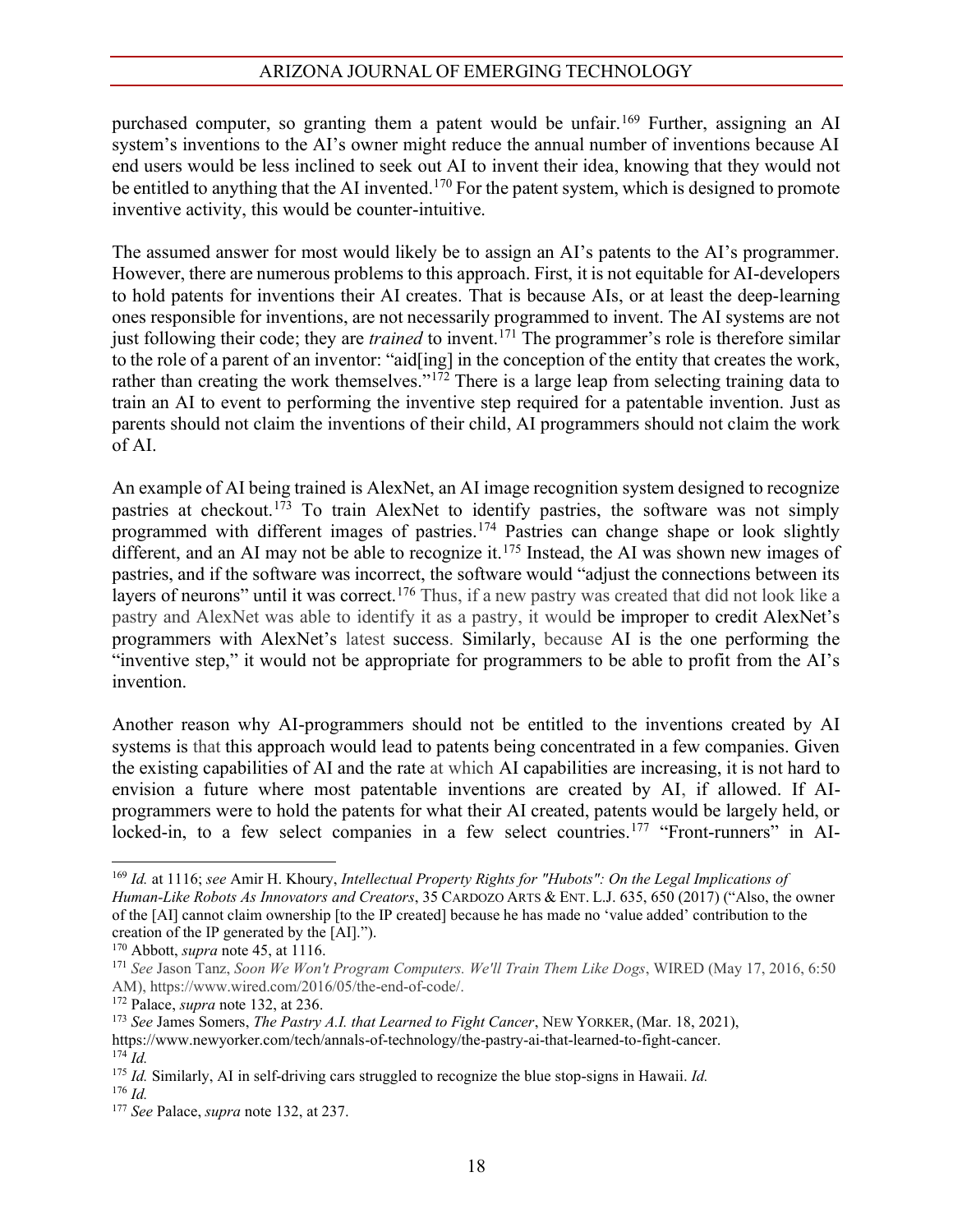development are already likely to benefit disproportionately from AI.<sup>178</sup> Leading AI countries could experience an additional 20 to 25 percent in net economic benefits due to AI, compared to only 5 to 15 percent in net economic benefits for developing countries.179 Similarly, front-running AI companies could double their cash flow by 2030, and nonadopters of AI could experience about a 20 percent decline in cash flow.180 Allowing AI-programmers to have the patents from their AI would exasperate this inequality, concentrating even more resources in a select few countries and companies.

Similarly, an AI-programmer should not be entitled to the benefits of their AI's inventions due to the exchange envisioned by the IP Clause. During the legal monopoly period granted by a patent on the AI itself, the same AI could theoretically have numerous patentable inventions that it creates. Therefore, the AI programmer would be entitled to numerous subsequent legal monopolies, all for the labor that it took for one invention—the AI. For these reasons, this approach would violate the Constitution and be unfair to other inventors who are not entitled to multiple legal monopolies for more "normal" or non-AI inventions.

Another policy concern associated with AI programmers having patents for the AI-inventions is that software companies that build AI, such as IBM, are unlikely to be involved in the field their AI is employed in. This policy would, therefore, fail to allocate patent rights to companies that most value them. For example, IBM's Watson is involved in both law and medicine.<sup>181</sup> However, IBM does not own a law office or hospital.<sup>182</sup> Therefore, if Watson was to create a patent for the legal or medical industry, it would be inefficient for IBM to have the patent. Further, because these software companies are not in the fields their patents would be in, they would be non-practicing entities (NPE). NPEs are inefficient for society because they often have a high social cost in the form of licensing fees paid to avoid "nuisance" suits and because they often lead to a loss of progress in an inventive field.183 Also, these NPEs would have to undergo significant policing measures to protect the inventive results of their AI.184

Lastly, the end-user wanting to use AI to innovate in their field would be disincentivized to use AI if they would not be entitled to the patents on their invention.<sup>185</sup> As one scholar wrote:

For example, the use of IBM's Watson AI to develop new drugs by a pharmaceutical research company might compromise the ability to receive a patent in their own

<sup>&</sup>lt;sup>178</sup> Jacques Bughin, et. al, *Notes from the AI Frontier: Modeling the Impact of AI on the World Economy*, MCKINSEY GLOBAL INSTITUTE (Sept. 4, 2018), https://www.mckinsey.com/featured-insights/artificial-intelligence/notes-fromthe-ai-frontier-modeling-the-impact-of-ai-on-the-world-economy.

<sup>179</sup> *Id.* <sup>180</sup> *Id.*

<sup>181</sup> W. Michael Schuster, Artificial Intelligence and Patent Ownership, 75 WASH. & LEE L. REV. 1945, 1989-90 (2018).

<sup>182</sup> *Id.* at 1989±91. 183 Thomas H. Kramer, *Proposed Legislative Solutions to the Non-Practicing Entity Patent Assertion Problem: The Risks for Biotechnology and Pharmaceuticals*, 39 DEL. J. CORP. L. 467, 475 (2014) (discussing the toll NPEs take on society).

<sup>&</sup>lt;sup>184</sup> Schuster, *supra* note 181, at 2000–01.

<sup>185</sup> Russ Pearlman, *Recognizing Artificial Intelligence (Ai) As Authors and Inventors Under U.S. Intellectual Property Law*, 24 RICH. J.L. & TECH. 2, 38 (2018).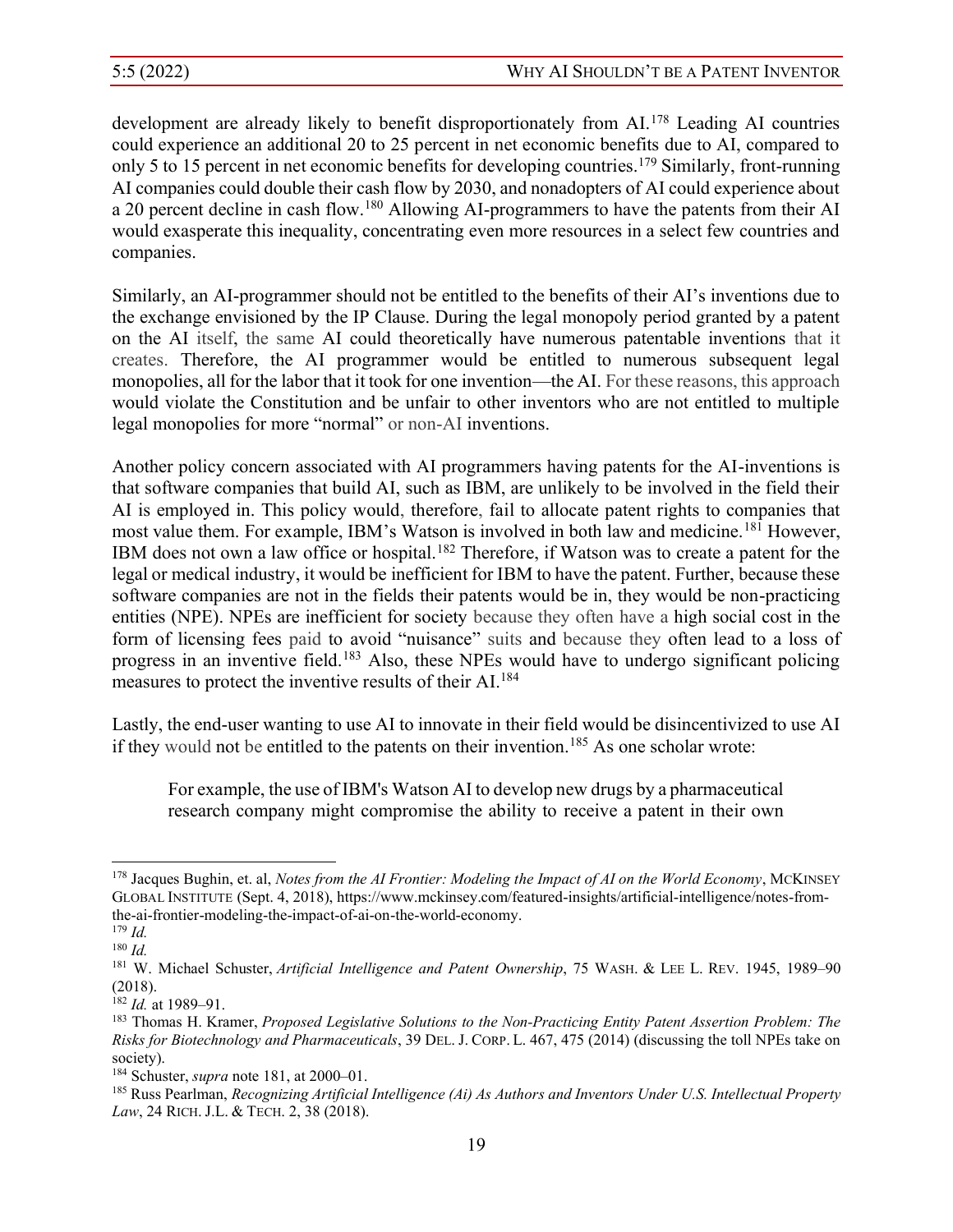name, creating a clear disincentive to using a system like Watson. Why invest the time and money but give the rewards to IBM?<sup>186</sup>

Of course, incentivizing innovation is a problem with every stakeholder. However, it would need to be addressed before AI can be an inventor, particularly since the goal of the IP system is to incentivize invention.

The other likely stakeholder for who the AI's patent should be assigned to would be the user who ultimately directs the AI, or the end-user. This is a similar approach to the one advocated by the National Commission on New Technological Uses of Copyrighted Works on who should control AI-created copyrightable works.<sup>187</sup> However, the National Commission's findings were from a different era and should be disregarded. Most notably, the National Commission's Final Report noted that "[t]he development of [the] capacity for 'artificial intelligence' has not yet come to pass," and this "development is too speculative to consider at this time."<sup>188</sup> Similarly, the National Commission's findings that computers were not authors was seemingly based on a simple computer: "[t]he computer may be analogized to or equated with, for example, a camera, and the computer affects the copyright status of a resultant work no more than the employment of a still or motion-picture camera, a tape recorder, or a typewriter."<sup>189</sup> The National Commission was not making a conclusion based on unfair comparisons; given the set of facts at the time, most computers were just tools to be used for a human's creativity.

That is certainly not the case anymore though. AI is capable of much more than it was in 1976, so analogies to cameras or typewriters are no longer appropriate. AI can now serve as a creator. As such, it would be improper to reward someone for merely commanding an AI to invent. This enduser could have used no creativity, particularly if they just licensed an advanced AI instead of having programmed their own. The patent law system does not reward mere licensees. Similarly, another problem is that AI-programmers would be less inclined to license their AI to end-users because they would want the resulting patents from the AI's inventions for themselves. Instead, companies like IBM would be more likely to just use AI for themselves, limiting the good that AI can accomplish because AI capabilities would be kept out of the market.

The other option available would be to donate any AI-created inventions to the public domain. AIcreated inventions would, therefore, have to be protected as trade secrets, if at all. There is some merit to this idea. That is because it avoids certain problems of other solutions like lock-up, NPEs, and constitutional concerns about AIs being unable to be incentivized.

However, like the other approaches, this approach has its drawbacks. AI programmers, AI owners, and end-users would probably all disfavor this approach because it favors no one.<sup>190</sup> While the other approaches benefit one party at the expense of the others, this approach favors nobody, so it would likely be unpopular politically. No single group would advocate for this approach, so it is the least likely to happen. Another concern is that it would limit the range of inventions that AIs

<sup>186</sup> *Id.*

<sup>&</sup>lt;sup>187</sup> See generally Nat'l Comm'n on New Tech. Uses of Copyrighted Works, *Final Report*, 43–46 (1979).

<sup>188</sup> *Id.* at 44.

<sup>189</sup> *Id.* at 45.

<sup>&</sup>lt;sup>190</sup> Perhaps it truly is the best solution then since a good compromise leaves everyone dissatisfied.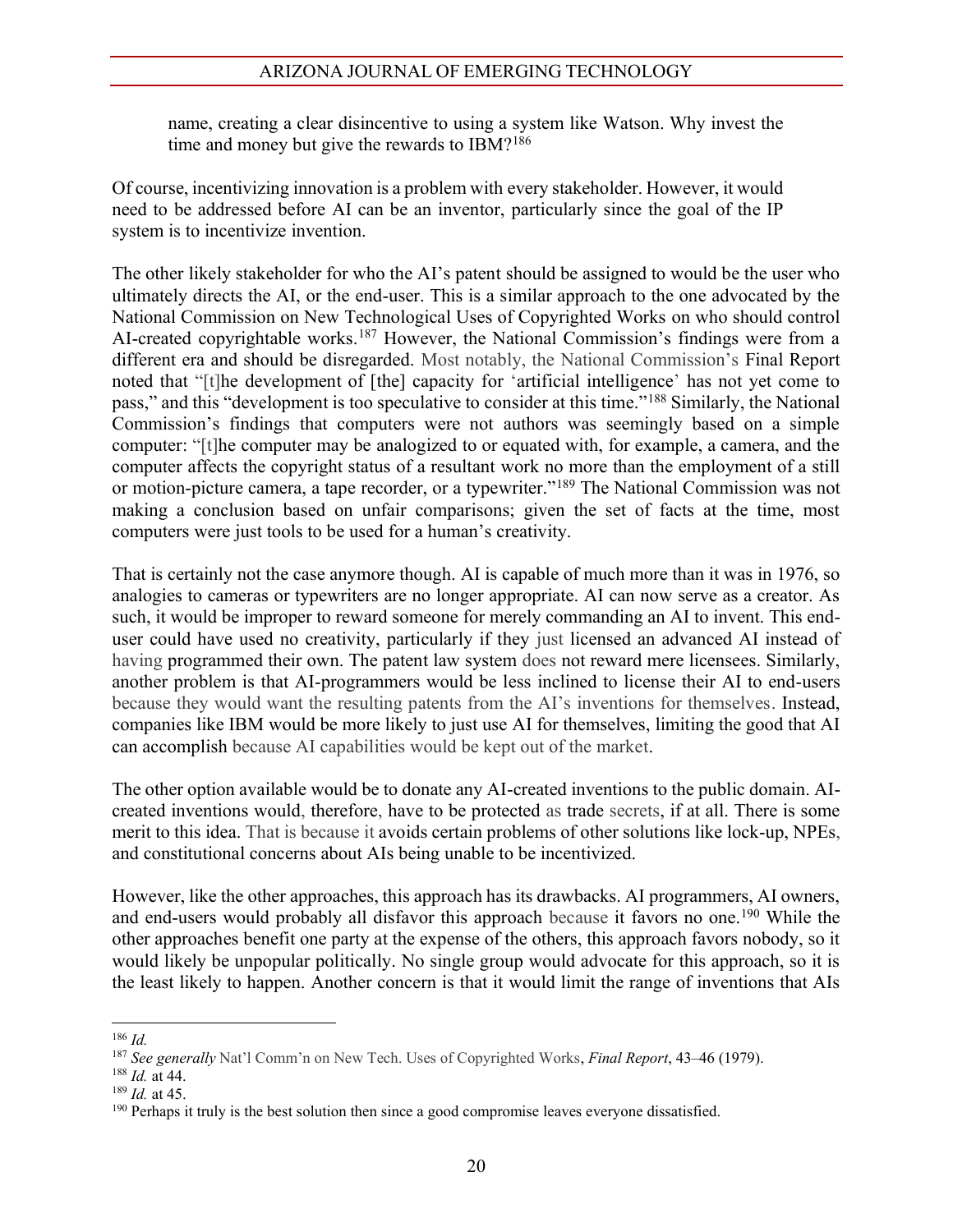would be directed to invent. Because trade secret would be the only available protection available for inventions, AIs would likely be directed to inventions that could not be reverse-engineered or protected through licenses. This would overall limit the good that AI can accomplish. Another concern is that it would encourage inequitable conduct.<sup>191</sup> Inequitable conduct occurs when someone intends to deceive the USPTO about something material.<sup>192</sup> Inequitable conduct appears to usually apply in the context of withholding references, but it could apply to someone claiming they invented something that an AI system did.<sup>193</sup> Here, AI programmers would have an incentive to deceive the USPTO about who invented their product since, otherwise, it would not be protected.

Some commentators advocate for rewarding all the stakeholder: the AI programmers, trainers, owners, and operators.<sup>194</sup> The size of the patent assignment would be proportional to the "difficulty" and the extent of innovativeness in the setting of the end goals and parameters."<sup>195</sup> This approach is supported by John Locke's labour theory. Under this theory, "the labour of [a worker's] body and the work of his own hands  $\ldots$  are properly his."<sup>196</sup> This is a great approach in theory because it rewards each stakeholder for their contributions. However, in practice, it would be hard to apportion contribution sizes for each patent. This would likely lead to fierce litigation battles in the case of valuable patents over who contributed what proportion of ingenuity to the invention. Therefore, it is, in turn, not something that should be encouraged.

In many cases, ownership of the patent would likely be determined by contract. However, the default rule would likely be used as a baseline in contract negotiations,  $197$  and, if it is inefficient, would "impose needless transaction costs upon parties who ... seek to opt out of them to reach" their desired position.198 Courts would, therefore, need to be prepared to determine who is the default owner of a patent that AI invented. However, there are many problems associated with each stakeholder.

# **IX. A Brief Proposed Solution to the AI-Invention Dilemma**

Perhaps the best, and perhaps the only, solution to the AI-invention is to have the person who discovered the invention be the listed inventor.<sup>199</sup> Section 101 of the Patent Act starts out, "[w]hoever invents or *discovers* . . . .<sup>2200</sup> Currently, the "discovery" portion of section 101 does

<sup>191</sup> *See* Ernest Fok, *Challenging the International Trend: The Case for Artificial Intelligence Inventorship in the United States*, 19 SANTA CLARA J. OF INTER'L LAW 51, 62 (2021). There is concern that patents are already not disclosing that AI invented a particular invention. *See* Ben Hattenbach & Joshua Glucoft, *Patents in an Era of Infinite Monkeys and Artificial Intelligence,* 19 STAN. TECH. L. REV. 32, 44 (2015) ("Indeed, patents have already been granted on inventions that were designed fully or in part by software.").

<sup>192</sup> *Therasense, Inc. v. Becton, Dickinson & Co.*, 649 F.3d 1276, 1290 (Fed. Cir. 2011) (ruling that materiality and intent are two separate requirements).

<sup>193</sup> *See* Fok, *supra* note 192, at 62.

<sup>194</sup> *See* Ravid & Liu, *supra* note 99, at 2243. 195 *Id.* at 2242.

<sup>&</sup>lt;sup>196</sup> *Id.* at 2241. (internal quotations omitted).

<sup>197</sup> *See generally* Omri Ben-Shahar & John A. E. Pottow, *On the Stickiness of Default Rules*, 33 FLA. ST. U. L. REV. 651, 682 (2006) (concluding that default rules are often sticky). 198 *Id.* at 651. 199 This approach was noted by notable commentators in the field. *See* Fok, *supra* note 193, at 62; Abbott, *supra*

note 45, at 1098.

 $200$  35 U.S.C. § 101 (emphasis added).